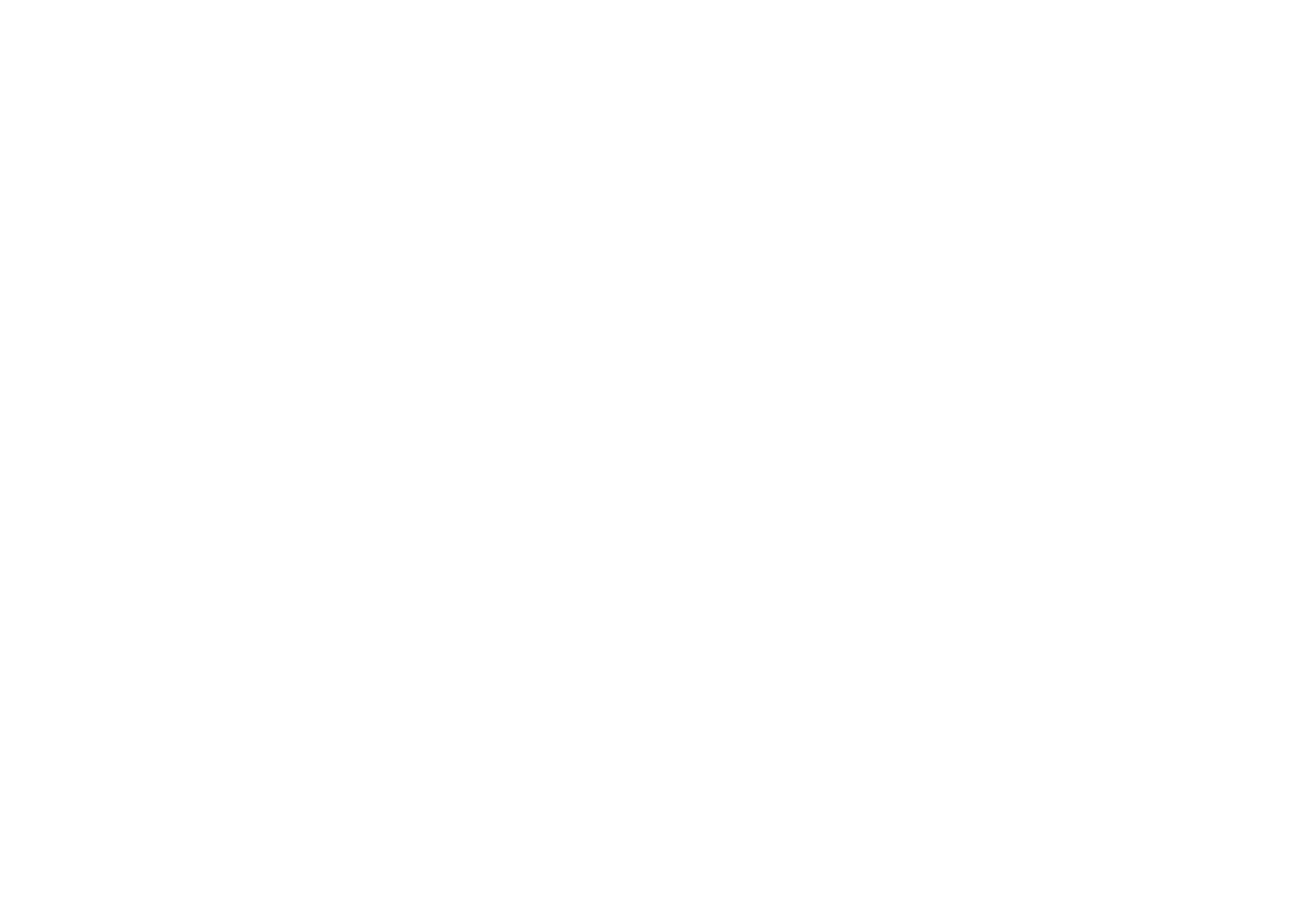Financial Year ended 30/06/2019

|                  |                                                          |                            |                                      |                        |                               |                                  | <b>AMIT</b>                |                            |                         |                    |                                  |                            |                 |
|------------------|----------------------------------------------------------|----------------------------|--------------------------------------|------------------------|-------------------------------|----------------------------------|----------------------------|----------------------------|-------------------------|--------------------|----------------------------------|----------------------------|-----------------|
|                  |                                                          |                            |                                      |                        |                               |                                  | cost base                  |                            |                         |                    |                                  |                            |                 |
| <b>Asset</b>     | <b>Units</b>                                             | <b>Acquisition</b><br>date | <b>Disposal</b><br>date <sup>^</sup> | <b>Cost</b><br>base \$ | <b>Additional</b><br>costs \$ | <b>Cost base</b><br>reduction \$ | decrease/<br>(increase) \$ | <b>Adjusted</b><br>cost \$ | Indexed<br>cost base \$ | <b>Proceeds \$</b> | <b>Capital</b><br>gain/(loss) \$ | Income /<br>(deduction) \$ | <b>Method</b>   |
| ETL0015AU        | 413.049398                                               | 20/04/2017                 | 31/10/2018                           | 414.83                 | 0.00                          | 0.01                             | 0.00                       | 414.82                     | 0.00                    | 417.84             | 3.02                             | 0.00                       | Discount        |
| <b>ETL0015AU</b> | 3488.6754                                                | 20/04/2017                 | 12/04/2019                           | 3,503.68               | 0.00                          | 0.12                             | 0.00                       | 3,503.56                   | 0.00                    | 3,594.73           | 91.17                            | 0.00                       | <b>Discount</b> |
| ETL0015AU        | 15016.925008                                             | 20/04/2017                 | 30/04/2019                           | 15,081.50              | 0.00                          | 0.50                             | 0.00                       | 15,081.00                  | 0.00                    | 15,575.55          | 494.55                           | 0.00                       | Discount        |
| ETL0015AU        | 1626.303223                                              | 01/08/2017                 | 30/04/2019                           | 1,634.76               | 0.00                          | 0.00                             | 0.00                       | 1,634.76                   | 0.00                    | 1,686.81           | 52.05                            | 0.00                       | Discount        |
| ETL0015AU        | 3397.308223                                              | 09/03/2018                 | 30/04/2019                           | 3,445.55               | 0.00                          | 0.00                             | 0.00                       | 3,445.55                   | 0.00                    | 3,523.68           | 78.13                            | 0.00                       | Discount        |
| ETL0015AU        | 4717.387201                                              | 26/04/2018                 | 30/04/2019                           | 4,748.05               | 0.00                          | 0.00                             | 0.00                       | 4,748.05                   | 0.00                    | 4,892.88           | 144.83                           | 0.00                       | Discount        |
| Subtotal         |                                                          |                            |                                      | 33,016.04              | 0.00                          | 0.76                             | 0.00                       | 33,015.28                  | 0.00                    | 33,879.88          | 864.60                           | 0.00                       |                 |
|                  | <b>VanEck Vectors Australian Corporate Bond Plus ETF</b> |                            |                                      |                        |                               |                                  |                            |                            |                         |                    |                                  |                            |                 |
| <b>PLUS</b>      | 41                                                       | 13/11/2017                 | 31/10/2018                           | 718.73                 | 2.15                          | 0.00                             | 3.86                       | 717.02                     | 0.00                    | 713.51             | (3.51)                           | 0.00                       | Loss            |
| <b>PLUS</b>      | 48                                                       | 13/11/2017                 | 12/04/2019                           | 841.44                 | 2.55                          | 0.00                             | 4.51                       | 839.48                     | 0.00                    | 858.00             | 18.52                            | 0.00                       | <b>Discount</b> |
| Subtotal         |                                                          |                            |                                      | 1,560.17               | 4.70                          | 0.00                             | 8.37                       | 1,556.50                   | 0.00                    | 1,571.51           | 15.01                            | 0.00                       |                 |
|                  |                                                          |                            |                                      |                        |                               |                                  |                            |                            |                         |                    |                                  |                            |                 |
|                  | VanEck Vectors Australian Equal Weight ETF               |                            |                                      |                        |                               |                                  |                            |                            |                         |                    |                                  |                            |                 |
| <b>MVW</b>       | 27                                                       | 30/04/2019                 | 06/06/2019                           | 796.02                 | 2.39                          | 0.00                             | 0.00                       | 798.41                     | 0.00                    | 800.81             | 2.40                             | 0.00                       | Non-Discount    |
| Subtotal         |                                                          |                            |                                      | 796.02                 | 2.39                          | 0.00                             | 0.00                       | 798.41                     | 0.00                    | 800.81             | 2.40                             | 0.00                       |                 |
|                  | Van Eck Vectors Australian Floating Rate ETF             |                            |                                      |                        |                               |                                  |                            |                            |                         |                    |                                  |                            |                 |
| <b>FLOT</b>      | 42                                                       | 09/08/2018                 | 31/10/2018                           | 1,052.87               | 3.16                          | 0.00                             | 0.00                       | 1,056.03                   | 0.00                    | 1,053.78           | (2.25)                           | 0.00                       | Loss            |
| <b>FLOT</b>      | 1161                                                     | 09/08/2018                 | 04/02/2019                           | 29,104.41              | 87.21                         | 0.00                             | 0.00                       | 29,191.62                  | 0.00                    | 29,030.92          | (160.70)                         | 0.00                       | Loss            |
| Subtotal         |                                                          |                            |                                      | 30,157.28              | 90.37                         | 0.00                             | 0.00                       | 30,247.65                  | 0.00                    | 30,084.70          | (162.95)                         | 0.00                       |                 |
|                  |                                                          |                            |                                      |                        |                               |                                  |                            |                            |                         |                    |                                  |                            |                 |
|                  | VanEck Vectors Australian Property ETF                   |                            |                                      |                        |                               |                                  |                            |                            |                         |                    |                                  |                            |                 |
| <b>MVA</b>       | 93                                                       | 04/02/2019                 | 12/04/2019                           | 2,096.60               | 6.48                          | 0.00                             | 0.00                       | 2,103.08                   | 0.00                    | 2,226.88           | 123.80                           | 0.00                       | Non-Discount    |
| <b>MVA</b>       | 47                                                       | 04/02/2019                 | 06/06/2019                           | 1,059.57               | 3.36                          | 0.00                             | 0.00                       | 1,062.93                   | 0.00                    | 1,176.89           | 113.96                           | 0.00                       | Non-Discount    |
| Subtotal         |                                                          |                            |                                      | 3,156.17               | 9.84                          | 0.00                             | 0.00                       | 3,166.01                   | 0.00                    | 3,403.77           | 237.76                           | 0.00                       |                 |
|                  | <b>Vanquard Australian Shares Index ETF</b>              |                            |                                      |                        |                               |                                  |                            |                            |                         |                    |                                  |                            |                 |
| <b>VAS</b>       | 44                                                       | 23/02/2017                 | 31/07/2018                           | 3,236.20               | 6.65                          | 0.64                             | 3.25                       | 3,238.96                   | 0.00                    | 3,516.50           | 277.54                           | 0.00                       | Discount        |
| VAS              | 42                                                       | 23/02/2017                 | 12/04/2019                           | 3,089.10               | 6.29                          | 0.61                             | 3.10                       | 3,091.68                   | 0.00                    | 3,320.94           | 229.26                           | 0.00                       | Discount        |
| VAS              | 11                                                       | 23/02/2017                 | 30/04/2019                           | 809.05                 | 1.66                          | 0.16                             | 0.81                       | 809.74                     | 0.00                    | 881.44             | 71.70                            | 0.00                       | Discount        |
|                  |                                                          |                            |                                      |                        |                               |                                  |                            |                            |                         |                    |                                  |                            |                 |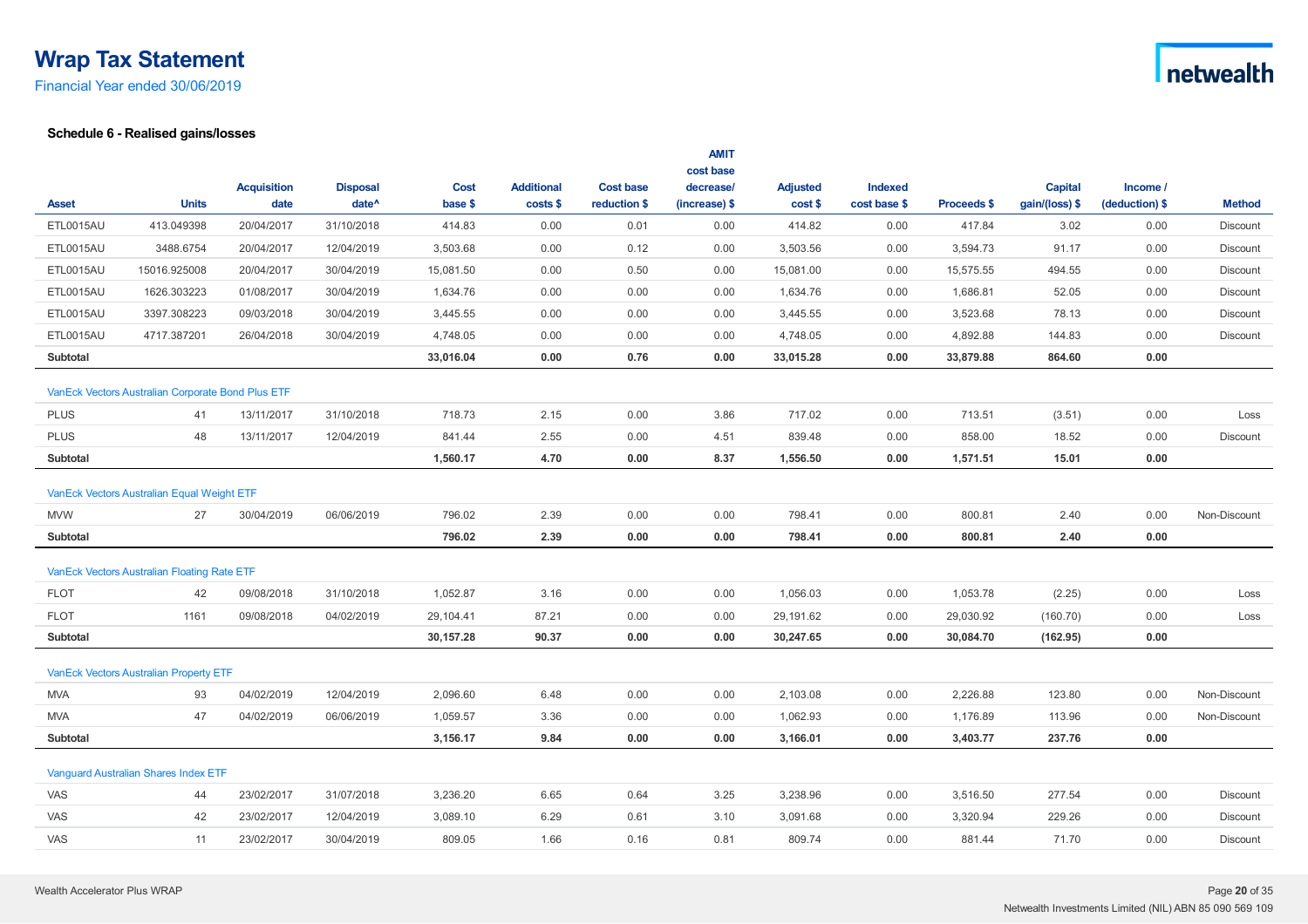Financial Year ended 30/06/2019

|                                                   |                |                    |                   |             |                   |                  | <b>AMIT</b>            |                 |                |             |                |                |               |
|---------------------------------------------------|----------------|--------------------|-------------------|-------------|-------------------|------------------|------------------------|-----------------|----------------|-------------|----------------|----------------|---------------|
|                                                   |                | <b>Acquisition</b> | <b>Disposal</b>   | <b>Cost</b> | <b>Additional</b> | <b>Cost base</b> | cost base<br>decrease/ | <b>Adjusted</b> | <b>Indexed</b> |             | <b>Capital</b> | Income /       |               |
| <b>Asset</b>                                      | <b>Units</b>   | date               | date <sup>^</sup> | base \$     | costs \$          | reduction \$     | (increase) \$          | cost \$         | cost base \$   | Proceeds \$ | gain/(loss) \$ | (deduction) \$ | <b>Method</b> |
| VAS                                               | 10             | 23/02/2017         | 06/06/2019        | 735.50      | 1.53              | 0.15             | 0.74                   | 736.14          | 0.00           | 815.64      | 79.50          | 0.00           | Discount      |
| Subtotal                                          |                |                    |                   | 7,869.85    | 16.13             | 1.56             | 7.90                   | 7,876.52        | 0.00           | 8,534.52    | 658.00         | 0.00           |               |
|                                                   |                |                    |                   |             |                   |                  |                        |                 |                |             |                |                |               |
| Vanguard Int Credit Securities Index (Hedged) ETF |                |                    |                   |             |                   |                  |                        |                 |                |             |                |                |               |
| <b>VCF</b>                                        | 308            | 15/02/2017         | 31/10/2018        | 15,809.64   | 37.18             | 0.00             | (324.30)               | 16, 171.12      | 0.00           | 14,260.40   | (1,910.72)     | 0.00           | Loss          |
| <b>VCF</b>                                        | 12             | 01/08/2017         | 31/10/2018        | 592.59      | 1.72              | 0.00             | (6.32)                 | 600.63          | 0.00           | 555.60      | (45.03)        | 0.00           | Loss          |
| <b>VCF</b>                                        | 23             | 13/11/2017         | 31/10/2018        | 1,115.93    | 3.27              | 0.00             | (12.11)                | 1,131.31        | 0.00           | 1,064.90    | (66.41)        | 0.00           | Loss          |
| <b>VCF</b>                                        | 49             | 09/03/2018         | 31/10/2018        | 2,341.38    | 6.91              | 0.00             | (25.80)                | 2,374.09        | 0.00           | 2,268.70    | (105.39)       | 0.00           | Loss          |
| <b>VCF</b>                                        | 37             | 31/07/2018         | 31/10/2018        | 1,736.41    | 5.17              | 0.00             | 0.00                   | 1,741.58        | 0.00           | 1,713.10    | (28.48)        | 0.00           | Loss          |
| Subtotal                                          |                |                    |                   | 21,595.95   | 54.25             | 0.00             | (368.53)               | 22,018.73       | 0.00           | 19,862.70   | (2, 156.03)    | 0.00           |               |
|                                                   |                |                    |                   |             |                   |                  |                        |                 |                |             |                |                |               |
| Vanguard Int Fixed Interest Index (Hedged) ETF    |                |                    |                   |             |                   |                  |                        |                 |                |             |                |                |               |
| <b>VIF</b>                                        | 24             | 16/04/2018         | 31/10/2018        | 1,153.65    | 3.44              | 0.00             | (9.51)                 | 1,166.60        | 0.00           | 1,141.60    | (25.00)        | 0.00           | Loss          |
| VIF                                               | 768            | 16/04/2018         | 04/02/2019        | 36,916.83   | 110.75            | 0.00             | (304.45)               | 37,332.03       | 0.00           | 36,916.22   | (415.81)       | 0.00           | Loss          |
| <b>VIF</b>                                        | 46             | 31/07/2018         | 04/02/2019        | 2,197.88    | 6.62              | 0.00             | 0.00                   | 2,204.50        | 0.00           | 2,211.13    | 6.63           | 0.00           | Non-Discount  |
| Subtotal                                          |                |                    |                   | 40,268.36   | 120.81            | 0.00             | (313.96)               | 40,703.13       | 0.00           | 40,268.95   | (434.18)       | 0.00           |               |
| Vanguard MSCI Index Int Shares (Hedged) ETF       |                |                    |                   |             |                   |                  |                        |                 |                |             |                |                |               |
| <b>VGAD</b>                                       | 10             | 01/08/2017         | 31/07/2018        | 605.73      | 1.91              | 0.00             | (6.19)                 | 613.83          | 0.00           | 667.83      | 54.00          | 0.00           | Discount      |
| <b>VGAD</b>                                       | 12             | 01/08/2017         | 11/02/2019        | 726.88      | 2.23              | 0.00             | (7.43)                 | 736.54          | 0.00           | 762.48      | 25.94          | 0.00           | Discount      |
| <b>VGAD</b>                                       | 21             | 01/08/2017         | 12/04/2019        | 1,272.04    | 4.06              | 0.00             | (13.00)                | 1,289.10        | 0.00           | 1,431.68    | 142.58         | 0.00           | Discount      |
| <b>VGAD</b>                                       | $\overline{4}$ | 09/08/2017         | 12/04/2019        | 242.17      | 0.77              | 0.00             | (2.48)                 | 245.42          | 0.00           | 272.69      | 27.27          | 0.00           | Discount      |
| <b>VGAD</b>                                       | 15             | 11/08/2017         | 12/04/2019        | 895.07      | 2.87              | 0.00             | (9.29)                 | 907.23          | 0.00           | 1,022.63    | 115.40         | 0.00           | Discount      |
| <b>VGAD</b>                                       | $\overline{7}$ | 22/08/2017         | 12/04/2019        | 418.16      | 1.35              | 0.00             | (4.33)                 | 423.84          | 0.00           | 477.22      | 53.38          | 0.00           | Discount      |
| <b>VGAD</b>                                       | 6              | 29/08/2017         | 12/04/2019        | 358.02      | 1.15              | 0.00             | (3.71)                 | 362.88          | 0.00           | 409.05      | 46.17          | 0.00           | Discount      |
| <b>VGAD</b>                                       | $\overline{4}$ | 14/09/2017         | 12/04/2019        | 244.59      | 0.78              | 0.00             | (2.48)                 | 247.85          | 0.00           | 272.70      | 24.85          | 0.00           | Discount      |
| <b>VGAD</b>                                       | 5              | 27/09/2017         | 12/04/2019        | 307.10      | 0.97              | 0.00             | (3.10)                 | 311.17          | 0.00           | 340.88      | 29.71          | 0.00           | Discount      |
| <b>VGAD</b>                                       | 4              | 16/10/2017         | 12/04/2019        | 252.28      | 0.79              | 0.00             | (2.48)                 | 255.55          | 0.00           | 272.70      | 17.15          | 0.00           | Discount      |
| VGAD                                              | 8              | 16/10/2017         | 06/06/2019        | 504.56      | 1.56              | 0.00             | (4.95)                 | 511.07          | 0.00           | 533.20      | 22.13          | 0.00           | Discount      |
| <b>VGAD</b>                                       | 11             | 09/03/2018         | 06/06/2019        | 714.89      | 2.17              | 0.00             | (6.81)                 | 723.87          | 0.00           | 733.16      | 9.29           | 0.00           | Discount      |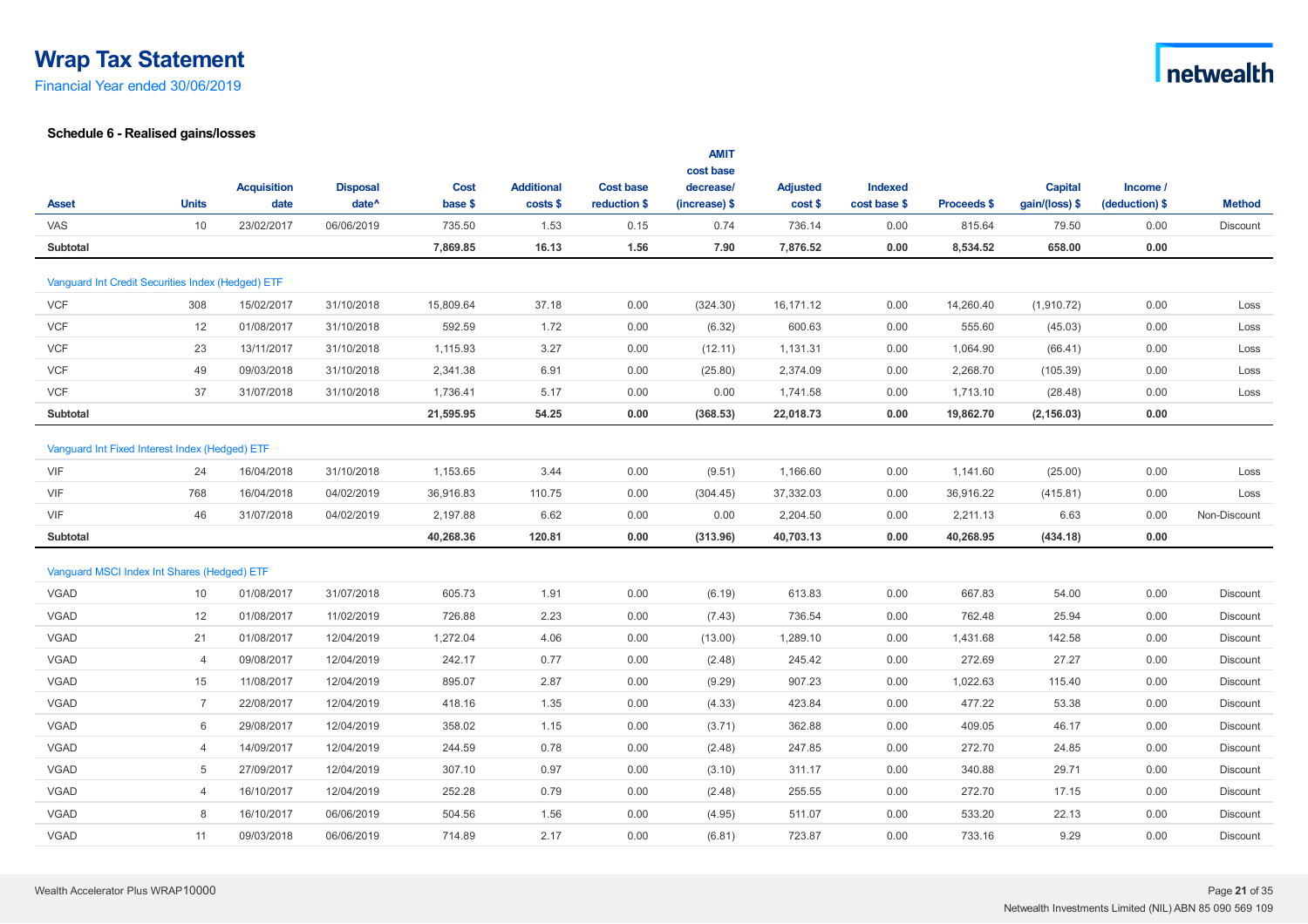Financial Year ended 30/06/2019

|                                                                 |              |                    |                   |             |                   |                  | <b>AMIT</b><br>cost base |                 |              |                    |                |                |               |
|-----------------------------------------------------------------|--------------|--------------------|-------------------|-------------|-------------------|------------------|--------------------------|-----------------|--------------|--------------------|----------------|----------------|---------------|
|                                                                 |              | <b>Acquisition</b> | <b>Disposal</b>   | <b>Cost</b> | <b>Additional</b> | <b>Cost base</b> | decrease/                | <b>Adjusted</b> | Indexed      |                    | Capital        | Income /       |               |
| <b>Asset</b>                                                    | <b>Units</b> | date               | date <sup>^</sup> | base \$     | costs \$          | reduction \$     | (increase) \$            | cost \$         | cost base \$ | <b>Proceeds \$</b> | gain/(loss) \$ | (deduction) \$ | <b>Method</b> |
| Subtotal                                                        |              |                    |                   | 6,541.49    | 20.61             | 0.00             | (66.25)                  | 6,628.35        | 0.00         | 7,196.22           | 567.87         | 0.00           |               |
| Vanguard MSCI Index International Shares ETF                    |              |                    |                   |             |                   |                  |                          |                 |              |                    |                |                |               |
| <b>VGS</b>                                                      | 16           | 14/02/2018         | 16/07/2018        | 1,035.23    | 3.23              | 0.00             | 0.40                     | 1,038.06        | 0.00         | 1,119.33           | 81.27          | 0.00           | Non-Discount  |
| <b>VGS</b>                                                      | 34           | 14/02/2018         | 31/07/2018        | 2,199.86    | 6.88              | 0.00             | 0.85                     | 2,205.89        | 0.00         | 2,385.11           | 179.22         | 0.00           | Non-Discount  |
| VGS                                                             | 258          | 14/02/2018         | 04/02/2019        | 16,693.09   | 51.35             | 0.00             | 6.46                     | 16,737.98       | 0.00         | 17,538.30          | 800.32         | 0.00           | Non-Discount  |
| <b>VGS</b>                                                      | 47           | 14/02/2018         | 12/04/2019        | 3,040.99    | 9.72              | 0.00             | 1.18                     | 3,049.53        | 0.00         | 3,437.11           | 387.58         | 0.00           | Discount      |
| VGS                                                             | 13           | 14/02/2018         | 06/06/2019        | 841.13      | 2.69              | 0.00             | 0.33                     | 843.49          | 0.00         | 950.68             | 107.19         | 0.00           | Discount      |
| Subtotal                                                        |              |                    |                   | 23,810.30   | 73.87             | 0.00             | 9.22                     | 23,874.95       | 0.00         | 25,430.53          | 1,555.58       | 0.00           |               |
|                                                                 |              |                    |                   |             |                   |                  |                          |                 |              |                    |                |                |               |
| Total realised capital gains/losses                             |              |                    |                   | 396,548.99  | 761.55            | 26.03            | (581.71)                 | 397,866.22      | 0.00         | 416,450.61         | 18,584.39      | 0.00           |               |
| Section 3 - Non-assessable gains/losses                         |              |                    |                   |             |                   |                  |                          |                 |              |                    |                |                |               |
| No transactions are recorded during this financial year period. |              |                    |                   |             |                   |                  |                          |                 |              |                    |                |                |               |
| Section 4 - Capital gains events without a sale                 |              |                    |                   |             |                   |                  |                          |                 |              |                    |                |                |               |
| <b>BHP Group Limited</b>                                        |              |                    |                   |             |                   |                  |                          |                 |              |                    |                |                |               |
| <b>BHP</b>                                                      | $\mathbf 0$  |                    | 25/06/2019 S      | 0.00        | 0.00              | 0.00             | 0.00                     | 0.00            | 0.00         | 0.00               | 322.21         | 0.00           | Non-Discount  |
| Subtotal                                                        |              |                    |                   | 0.00        | 0.00              | 0.00             | 0.00                     | 0.00            | 0.00         | 0.00               | 322.21         | 0.00           |               |
| <b>Commonwealth Bank of Australia</b>                           |              |                    |                   |             |                   |                  |                          |                 |              |                    |                |                |               |
| CBA                                                             | $\mathbf 0$  |                    | 25/06/2019 B      | 0.00        | 0.00              | 0.00             | 0.00                     | 0.00            | 0.00         | 0.00               | 48.50          | 0.00           | Discount      |
| Subtotal                                                        |              |                    |                   | 0.00        | 0.00              | 0.00             | 0.00                     | 0.00            | 0.00         | 0.00               | 48.50          | 0.00           |               |
| <b>US Dollar</b>                                                |              |                    |                   |             |                   |                  |                          |                 |              |                    |                |                |               |
| <b>FXUSD</b>                                                    | $\mathbf 0$  |                    | 29/06/2019 F      | 0.00        | 254.00            | 0.00             | 0.00                     | 254.00          | 0.00         | 0.00               | (254.00)       | 0.00           | Loss          |
| Subtotal                                                        |              |                    |                   | 0.00        | 254.00            | 0.00             | 0.00                     | 254.00          | 0.00         | 0.00               | (254.00)       | 0.00           |               |
|                                                                 |              |                    |                   |             |                   |                  |                          |                 |              |                    |                |                |               |
| Total capital gains events without a sale                       |              |                    |                   | 0.00        | 254.00            | 0.00             | 0.00                     | 254.00          | 0.00         | 0.00               | 116.71         | 0.00           |               |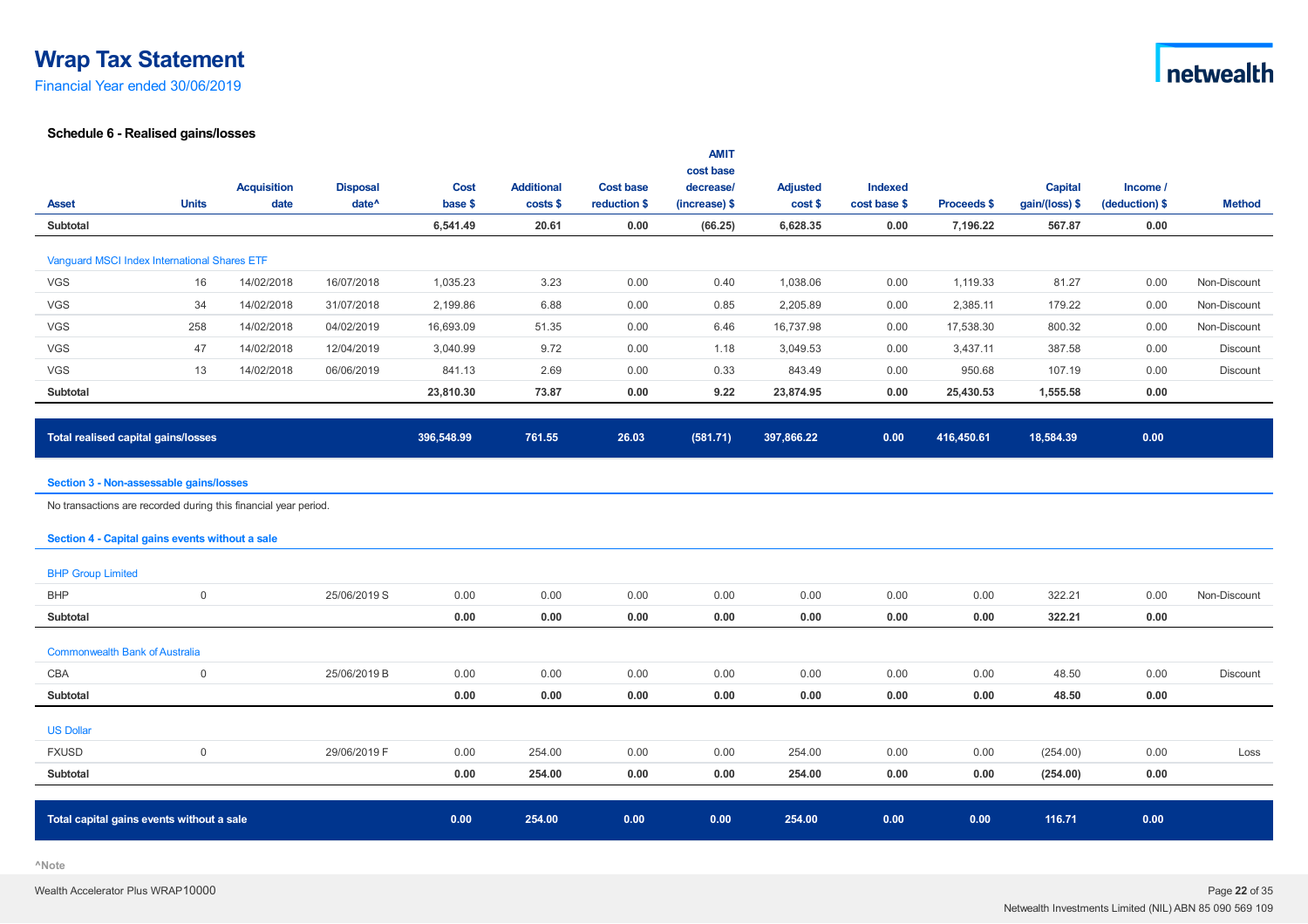Financial Year ended 30/06/2019

**^Note**

**F** - represents the capital gain that occurred due to the movement in foreign currency exchange rates between trade date and settlement date when the international security investment was sold.

**S** - represents capital gain/loss adjustment on sale.

**B** - represents capital gain/loss adjustment on brokerage.

#### **Summary of realised gains/losses**

|                                    | Non-discounted gains \$ | <b>Discounted gains \$</b> | <b>Losses \$</b> |
|------------------------------------|-------------------------|----------------------------|------------------|
| Capital gains/(losses) - gross     | 2,499.44                | 19,967.55                  | (3,882.60)       |
| Capital losses applied             | (2,499.44)              | (1,383.16)                 | 3,882.60         |
| Remaining capital gains            | 0.00                    | 18,584.39                  |                  |
| Discount applied                   |                         | (6, 194.80)                |                  |
| Net capital losses carried forward |                         |                            | 0.00             |
|                                    |                         |                            |                  |
| Total foreign exchange adjustment  | 0.00                    |                            | (254.00)         |
| Total capital gains adjustment     | 322.21                  | 48.50                      | 0.00             |
| Total capital gains/(losses)       | 2,821.65                | 20,016.05                  | (4, 136.60)      |
|                                    |                         |                            |                  |
| Total income/(deduction)           | (794.05)                |                            |                  |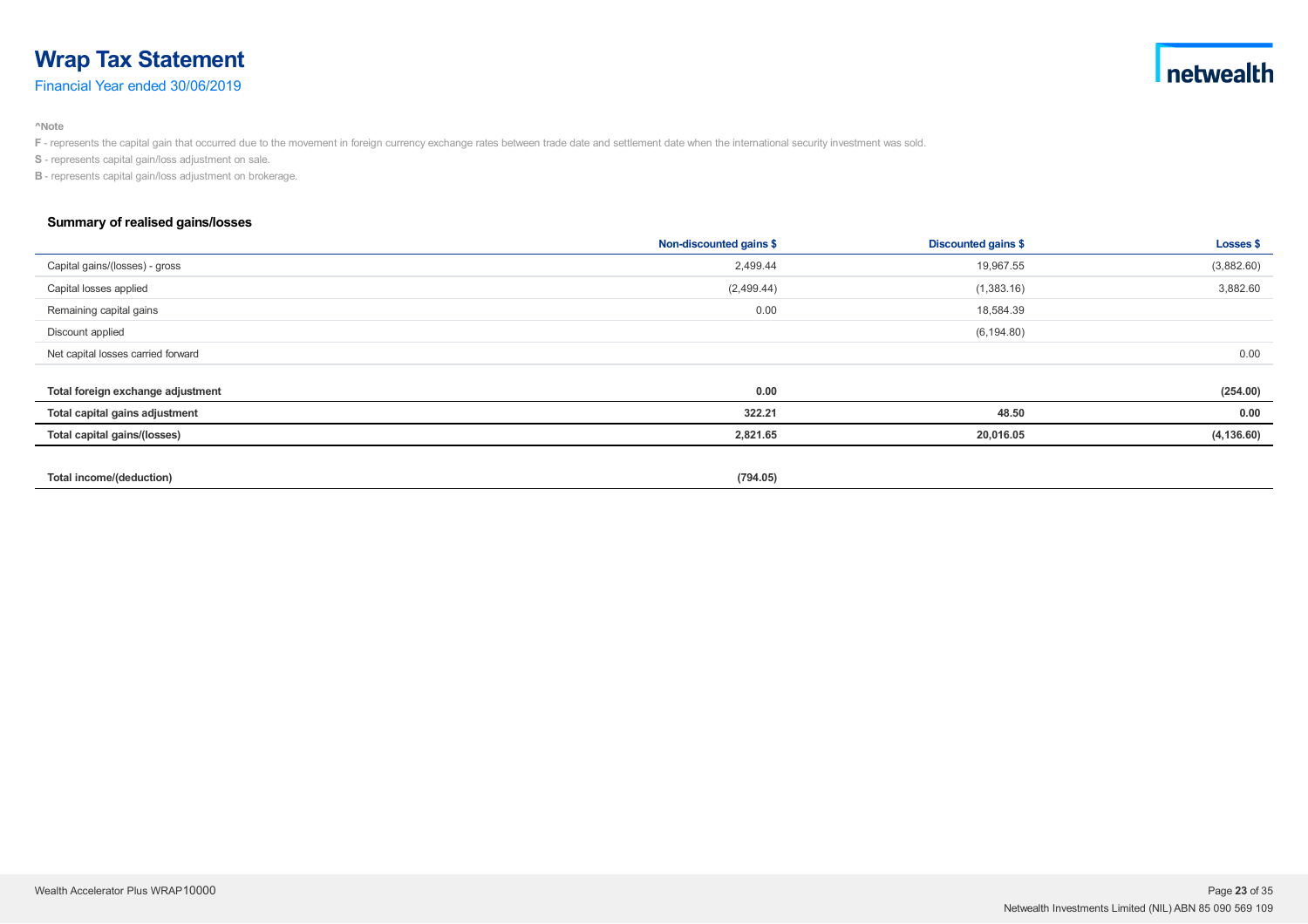Financial Year ended 30/06/2019

|                                                                 |              |                    |           |                   |                  | <b>AMIT</b>            |                 |                         |                              |                |                   |
|-----------------------------------------------------------------|--------------|--------------------|-----------|-------------------|------------------|------------------------|-----------------|-------------------------|------------------------------|----------------|-------------------|
|                                                                 |              | <b>Acquisition</b> | Cost      | <b>Additional</b> | <b>Cost base</b> | cost base<br>decrease/ | <b>Adjusted</b> |                         | <b>Unrealised</b><br>capital | Income /       |                   |
| <b>Asset</b>                                                    | <b>Units</b> | date               | base \$   | costs \$          | reduction \$     | $(increase)$ \$        |                 | cost \$ Market Value \$ | gain / ( $\cos$ ) \$         | (deduction) \$ | <b>Method</b>     |
|                                                                 |              |                    |           |                   |                  |                        |                 |                         |                              |                |                   |
| <b>Section 1 - Unrealised income gains/losses</b>               |              |                    |           |                   |                  |                        |                 |                         |                              |                |                   |
| No transactions are recorded during this financial year period. |              |                    |           |                   |                  |                        |                 |                         |                              |                |                   |
| <b>Section 2 - Unrealised capital gains/losses</b>              |              |                    |           |                   |                  |                        |                 |                         |                              |                |                   |
| Allan Gray Australia Equity Fund - Class B                      |              |                    |           |                   |                  |                        |                 |                         |                              |                |                   |
| ETL0349AU                                                       | 8176.070997  | 06/02/2019         | 13,815.11 | 0.00              | 0.00             | 0.00                   | 13,815.11       | 14,999.00               | 1,183.89                     |                | 0.00 Non-Discount |
| ETL0349AU                                                       | 10763.88791  | 07/02/2019         | 18,322.29 | 0.00              | 0.00             | 0.00                   | 18,322.29       | 19,746.35               | 1,424.06                     | 0.00           | Non-Discount      |
| ETL0349AU                                                       | 1209.980419  | 08/02/2019         | 2,039.18  | 0.00              | 0.00             | 0.00                   | 2,039.18        | 2,219.71                | 180.53                       |                | 0.00 Non-Discount |
| ETL0349AU                                                       | 12280.448304 | 12/02/2019         | 20,928.34 | 0.00              | 0.00             | 0.00                   | 20,928.34       | 22,528.48               | 1,600.14                     | 0.00           | Non-Discount      |
| ETL0349AU                                                       | 752.754853   | 15/02/2019         | 1,295.19  | 0.00              | 0.00             | 0.00                   | 1,295.19        | 1,380.93                | 85.74                        | 0.00           | Non-Discount      |
| Subtotal                                                        |              |                    | 56,400.11 | 0.00              | 0.00             | 0.00                   | 56,400.11       | 60,874.47               | 4,474.36                     | 0.00           |                   |
|                                                                 |              |                    |           |                   |                  |                        |                 |                         |                              |                |                   |
| Alphabet Inc. Class C                                           |              |                    |           |                   |                  |                        |                 |                         |                              |                |                   |
| GOOG.ND                                                         | 10           | 01/01/2019         | 14,691.59 | 0.00              | 0.00             | 0.00                   | 14,691.59       | 15,397.57               | 705.98                       |                | 0.00 Non-Discount |
| Subtotal                                                        |              |                    | 14,691.59 | 0.00              | 0.00             | 0.00                   | 14,691.59       | 15,397.57               | 705.98                       | 0.00           |                   |
| AMP Capital Core Infrastructure Fund - Class A                  |              |                    |           |                   |                  |                        |                 |                         |                              |                |                   |
| AMP1179AU                                                       | 28595.826806 | 30/11/2017         | 37,244.35 | 0.00              | 0.00             | 440.86                 | 36,803.49       | 40,188.43               | 3,384.94                     | 0.00           | Discount          |
| AMP1179AU                                                       | 1582.786879  | 14/02/2018         | 1,952.70  | 0.00              | 0.00             | 24.40                  | 1,928.30        | 2,224.44                | 296.14                       | 0.00           | Discount          |
| AMP1179AU                                                       | 4878.612023  | 09/03/2018         | 6,094.85  | 0.00              | 0.00             | 75.22                  | 6,019.63        | 6,856.38                | 836.75                       | 0.00           | Discount          |
| AMP1179AU                                                       | 826.759267   | 30/04/2019         | 1,140.44  | 0.00              | 0.00             | 1.12                   | 1,139.32        | 1,161.92                | 22.60                        | 0.00           | Non-Discount      |
| AMP1179AU                                                       | 515.00698    | 06/05/2019         | 708.32    | 0.00              | 0.00             | 0.69                   | 707.63          | 723.79                  | 16.16                        |                | 0.00 Non-Discount |
| Subtotal                                                        |              |                    | 47,140.66 | 0.00              | 0.00             | 542.29                 | 46,598.37       | 51,154.96               | 4,556.59                     | 0.00           |                   |
|                                                                 |              |                    |           |                   |                  |                        |                 |                         |                              |                |                   |
| <b>AMP Capital Wholesale Australian Property Fund</b>           |              |                    |           |                   |                  |                        |                 |                         |                              |                |                   |
| NML0001AU                                                       | 37693.461692 | 23/04/2019         | 50,000.00 | 0.00              | 0.00             | 0.00                   | 50,000.00       | 50,352.43               | 352.43                       | 0.00           | Non-Discount      |
| Subtotal                                                        |              |                    | 50,000.00 | 0.00              | 0.00             | 0.00                   | 50,000.00       | 50,352.43               | 352.43                       | 0.00           |                   |
| <b>Argo Investments Ltd</b>                                     |              |                    |           |                   |                  |                        |                 |                         |                              |                |                   |
| ARG                                                             | 100          | 01/07/2018         | 797.00    | 0.00              | 0.00             | 0.00                   | 797.00          | 812.00                  | 15.00                        | 0.00           | <b>Discount</b>   |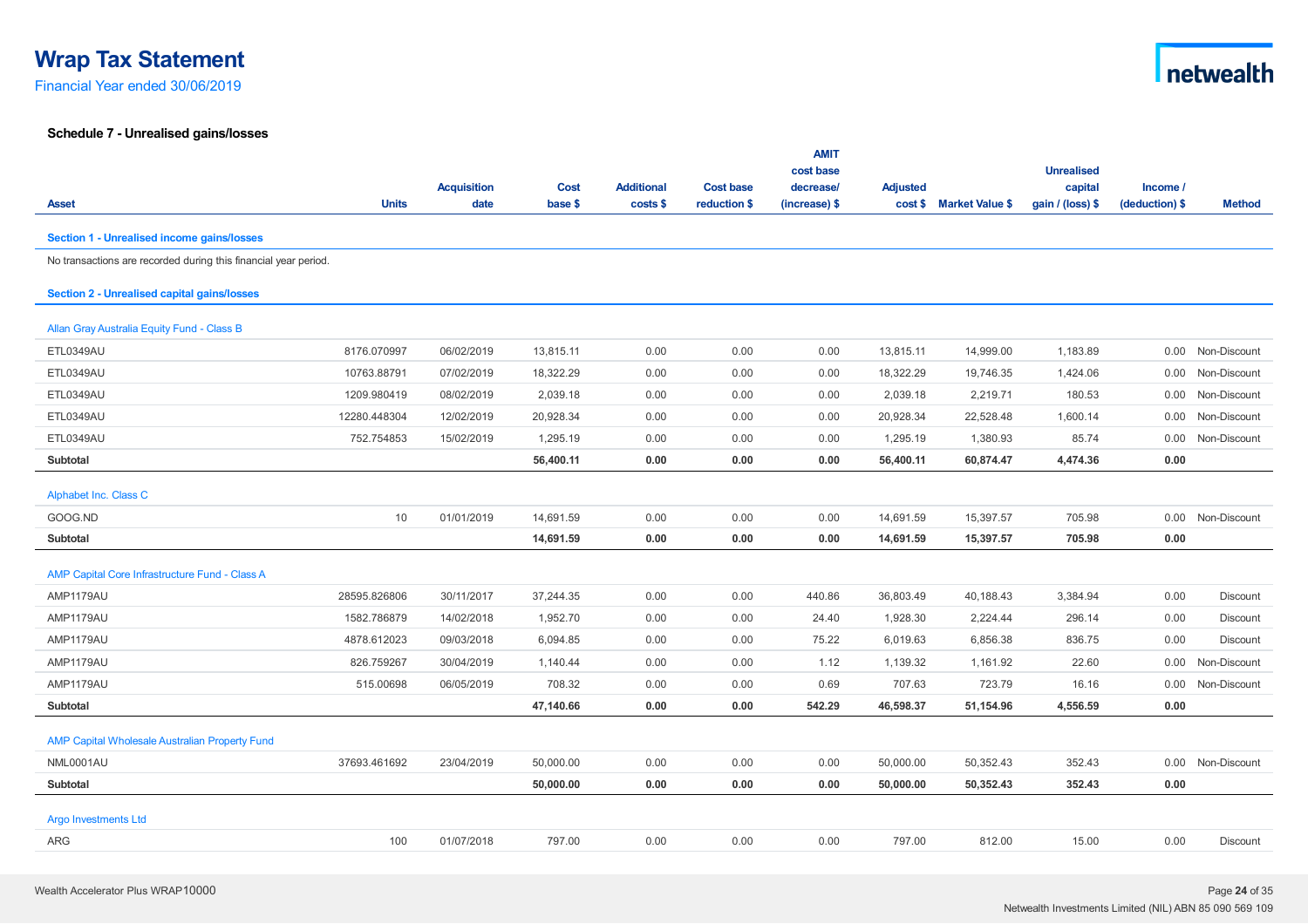Financial Year ended 30/06/2019

|                                                         |              |                    |             |                   |                  | <b>AMIT</b><br>cost base |                 |                         | <b>Unrealised</b> |                |                   |
|---------------------------------------------------------|--------------|--------------------|-------------|-------------------|------------------|--------------------------|-----------------|-------------------------|-------------------|----------------|-------------------|
|                                                         |              | <b>Acquisition</b> | <b>Cost</b> | <b>Additional</b> | <b>Cost base</b> | decrease/                | <b>Adjusted</b> |                         | capital           | Income /       |                   |
| <b>Asset</b>                                            | <b>Units</b> | date               | base \$     | costs \$          | reduction \$     | $(increase)$ \$          |                 | cost \$ Market Value \$ | gain / (loss) \$  | (deduction) \$ | <b>Method</b>     |
| Subtotal                                                |              |                    | 797.00      | 0.00              | 0.00             | 0.00                     | 797.00          | 812.00                  | 15.00             | 0.00           |                   |
|                                                         |              |                    |             |                   |                  |                          |                 |                         |                   |                |                   |
| <b>AUI Healthcare Property Trust - Wholesale</b>        |              |                    |             |                   |                  |                          |                 |                         |                   |                |                   |
| AUS0112AU                                               | 40602.3918   | 15/08/2014         | 55,000.00   | 0.00              | 242.78           | 1,794.05                 | 52,963.17       | 71,066.37               | 18,103.20         | 0.00           | Discount          |
| Subtotal                                                |              |                    | 55,000.00   | 0.00              | 242.78           | 1,794.05                 | 52,963.17       | 71,066.37               | 18,103.20         | 0.00           |                   |
| Bennelong ex-20 Australian Equities Fund                |              |                    |             |                   |                  |                          |                 |                         |                   |                |                   |
| BFL0004AU                                               | 11583.101843 | 01/11/2013         | 19,946.95   | 0.00              | 5.20             | (1.59)                   | 19,943.34       | 27,109.09               | 7,165.75          | 0.00           | <b>Discount</b>   |
| BFL0004AU                                               | 4535.281428  | 19/07/2017         | 9,250.16    | 0.00              | 0.00             | (2.22)                   | 9,252.38        | 10,614.37               | 1,361.99          | 0.00           | Discount          |
| BFL0004AU                                               | 1270.773936  | 01/08/2017         | 2,576.24    | 0.00              | 0.00             | (0.62)                   | 2,576.86        | 2,974.12                | 397.26            | 0.00           | Discount          |
| BFL0004AU                                               | 722.524414   | 22/08/2017         | 1,479.73    | 0.00              | 0.00             | (0.36)                   | 1,480.09        | 1,691.00                | 210.91            | 0.00           | Discount          |
| BFL0004AU                                               | 67.381703    | 05/09/2017         | 138.84      | 0.00              | 0.00             | (0.04)                   | 138.88          | 157.70                  | 18.82             | 0.00           | Discount          |
| BFL0004AU                                               | 50.069923    | 11/09/2017         | 103.83      | 0.00              | 0.00             | (0.02)                   | 103.85          | 117.18                  | 13.33             | 0.00           | Discount          |
| BFL0004AU                                               | 295.229264   | 18/10/2017         | 636.78      | 0.00              | 0.00             | (0.15)                   | 636.93          | 690.95                  | 54.02             | 0.00           | Discount          |
| BFL0004AU                                               | 4062.167458  | 09/03/2018         | 9,329.58    | 0.00              | 0.00             | (1.98)                   | 9,331.56        | 9,507.10                | 175.54            | 0.00           | Discount          |
| BFL0004AU                                               | 285.919856   | 13/07/2018         | 729.21      | 0.00              | 0.00             | (0.24)                   | 729.45          | 669.17                  | (60.28)           | 0.00           | Loss              |
| BFL0004AU                                               | 382.106789   | 31/10/2018         | 843.73      | 0.00              | 0.00             | (0.32)                   | 844.05          | 894.28                  | 50.23             | 0.00           | Non-Discount      |
| BFL0004AU                                               | 1084.60748   | 01/11/2018         | 2,427.46    | 0.00              | 0.00             | (0.91)                   | 2,428.37        | 2,538.42                | 110.05            |                | 0.00 Non-Discount |
| BFL0004AU                                               | 1071.564181  | 04/02/2019         | 2,291.54    | 0.00              | 0.00             | (0.90)                   | 2,292.44        | 2,507.89                | 215.45            | 0.00           | Non-Discount      |
| Subtotal                                                |              |                    | 49,754.05   | 0.00              | 5.20             | (9.35)                   | 49,758.20       | 59,471.27               | 9,713.07          | 0.00           |                   |
| <b>Colchester Global Government Bond Fund - Class I</b> |              |                    |             |                   |                  |                          |                 |                         |                   |                |                   |
| ETL5525AU                                               | 22806.818976 | 24/11/2017         | 22,394.02   | 0.00              | 0.00             | 374.54                   | 22,019.48       | 22,888.92               | 869.44            | 0.00           | Discount          |
| ETL5525AU                                               | 3496.906157  | 09/03/2018         | 3,402.14    | 0.00              | 0.00             | 57.43                    | 3,344.71        | 3,509.50                | 164.79            | 0.00           | Discount          |
| ETL5525AU                                               | 9832.91465   | 26/04/2018         | 9,550.71    | 0.00              | 0.00             | 161.47                   | 9,389.24        | 9,868.31                | 479.07            | 0.00           | Discount          |
| ETL5525AU                                               | 2456.477754  | 31/07/2018         | 2,379.59    | 0.00              | 0.00             | 0.00                     | 2,379.59        | 2,465.32                | 85.73             | 0.00           | Non-Discount      |
| ETL5525AU                                               | 2327.711458  | 06/05/2019         | 2,281.39    | 0.00              | 0.00             | 0.00                     | 2,281.39        | 2,336.09                | 54.70             |                | 0.00 Non-Discount |
| Subtotal                                                |              |                    | 40,007.85   | 0.00              | 0.00             | 593.44                   | 39,414.41       | 41,068.14               | 1,653.73          | 0.00           |                   |
|                                                         |              |                    |             |                   |                  |                          |                 |                         |                   |                |                   |
| <b>Fidelity Australian Equities Fund</b>                |              |                    |             |                   |                  |                          |                 |                         |                   |                |                   |
| <b>FID0008AU</b>                                        | 200.454493   | 24/12/2013         | 5,364.53    | 0.00              | 0.00             | 7.49                     | 5,357.04        | 7,187.66                | 1,830.62          | 0.00           | <b>Discount</b>   |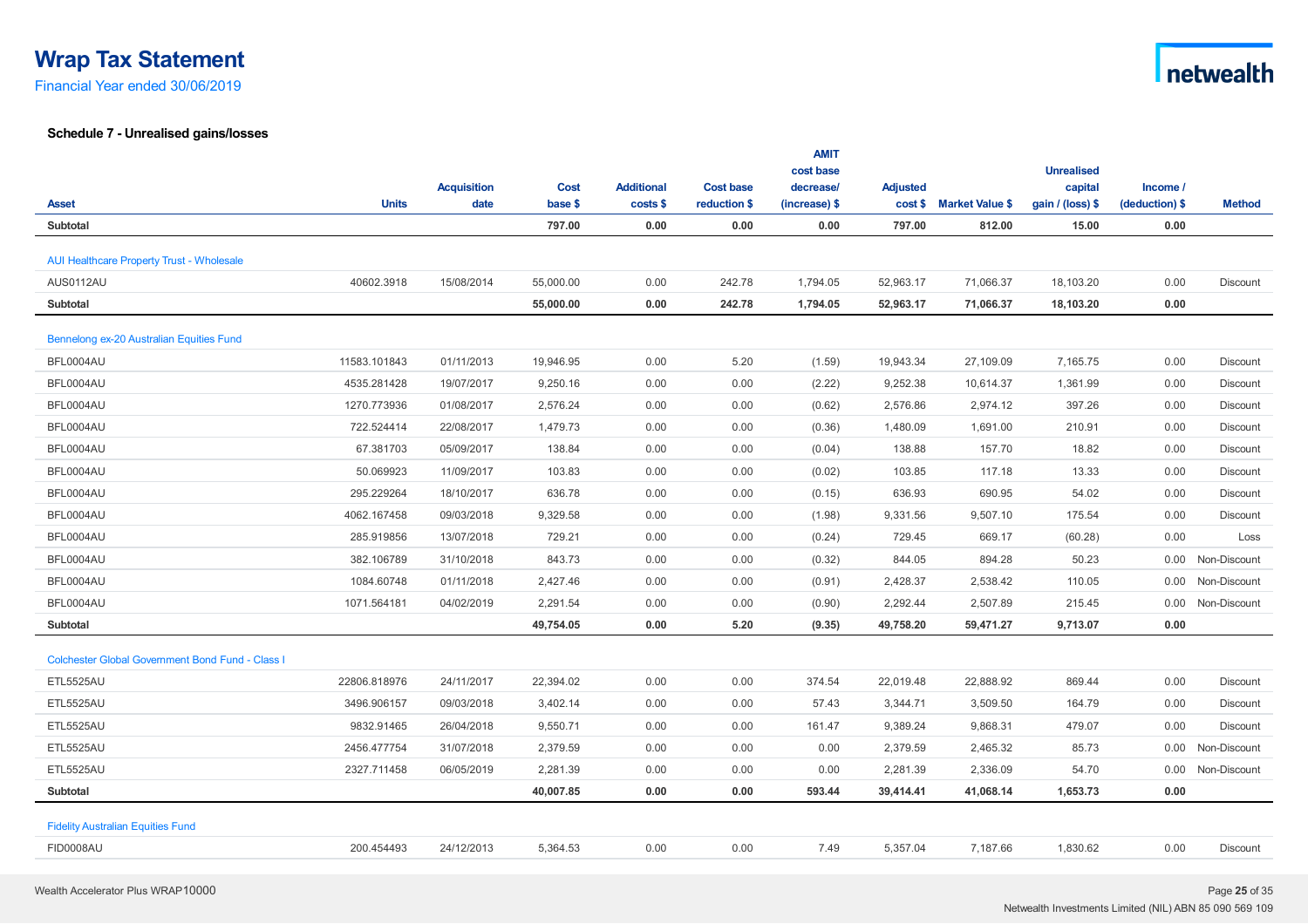Financial Year ended 30/06/2019

|                                                        |              |                    |             |                   |                  | <b>AMIT</b>            |                 |                         |                              |                |                   |
|--------------------------------------------------------|--------------|--------------------|-------------|-------------------|------------------|------------------------|-----------------|-------------------------|------------------------------|----------------|-------------------|
|                                                        |              | <b>Acquisition</b> | <b>Cost</b> | <b>Additional</b> | <b>Cost base</b> | cost base<br>decrease/ | <b>Adjusted</b> |                         | <b>Unrealised</b><br>capital | Income /       |                   |
| <b>Asset</b>                                           | <b>Units</b> | date               | base \$     | costs \$          | reduction \$     | (increase) \$          |                 | cost \$ Market Value \$ | gain / (loss) \$             | (deduction) \$ | <b>Method</b>     |
| FID0008AU                                              | 484.416327   | 20/04/2017         | 15,000.00   | 0.00              | 0.00             | 18.09                  | 14,981.91       | 17,369.62               | 2,387.71                     | 0.00           | Discount          |
| <b>FID0008AU</b>                                       | 72.658142    | 01/08/2017         | 2,205.24    | 0.00              | 0.00             | 1.36                   | 2.203.88        | 2,605.29                | 401.41                       | 0.00           | <b>Discount</b>   |
| FID0008AU                                              | 60.892814    | 22/08/2017         | 1,840.26    | 0.00              | 0.00             | 1.14                   | 1,839.12        | 2,183.42                | 344.30                       | 0.00           | Discount          |
| FID0008AU                                              | 3.606791     | 11/09/2017         | 109.50      | 0.00              | 0.00             | 0.07                   | 109.43          | 129.33                  | 19.90                        | 0.00           | Discount          |
| FID0008AU                                              | 279.681225   | 09/03/2018         | 8,956.12    | 0.00              | 0.00             | 5.23                   | 8,950.89        | 10,028.47               | 1,077.58                     | 0.00           | Discount          |
| FID0008AU                                              | 20.817545    | 13/07/2018         | 707.07      | 0.00              | 0.00             | 0.00                   | 707.07          | 746.45                  | 39.38                        | 0.00           | Non-Discount      |
| FID0008AU                                              | 36.326963    | 01/11/2018         | 1,153.53    | 0.00              | 0.00             | 0.00                   | 1,153.53        | 1,302.57                | 149.04                       |                | 0.00 Non-Discount |
| Subtotal                                               |              |                    | 35,336.25   | 0.00              | 0.00             | 33.38                  | 35,302.87       | 41,552.81               | 6,249.94                     | 0.00           |                   |
| <b>Investors Mutual Australian Share Fund</b>          |              |                    |             |                   |                  |                        |                 |                         |                              |                |                   |
| <b>IML0002AU</b>                                       | 13516.327168 | 20/04/2017         | 43,628.00   | 0.00              | 30.87            | 83.87                  | 43,513.26       | 44,689.03               | 1,175.77                     | 0.00           | Discount          |
| <b>IML0002AU</b>                                       | 180.933966   | 19/07/2017         | 556.77      | 0.00              | 0.00             | 0.56                   | 556.21          | 598.22                  | 42.01                        | 0.00           | Discount          |
| <b>IML0002AU</b>                                       | 784.929326   | 01/08/2017         | 2,415.62    | 0.00              | 0.00             | 2.44                   | 2,413.18        | 2,595.21                | 182.03                       | 0.00           | Discount          |
| <b>IML0002AU</b>                                       | 1280.997718  | 22/08/2017         | 3,928.82    | 0.00              | 0.00             | 3.97                   | 3,924.85        | 4,235.36                | 310.51                       | 0.00           | Discount          |
| <b>IML0002AU</b>                                       | 44.577242    | 05/09/2017         | 135.39      | 0.00              | 0.00             | 0.14                   | 135.25          | 147.39                  | 12.14                        | 0.00           | Discount          |
| <b>IML0002AU</b>                                       | 521.408592   | 23/11/2017         | 1,659.07    | 0.00              | 0.00             | 1.62                   | 1,657.45        | 1,723.93                | 66.48                        | 0.00           | Discount          |
| <b>IML0002AU</b>                                       | 555.454635   | 14/02/2018         | 1,687.86    | 0.00              | 0.00             | 1.72                   | 1,686.14        | 1,836.50                | 150.36                       | 0.00           | Discount          |
| <b>IML0002AU</b>                                       | 3119.350314  | 09/03/2018         | 9,785.09    | 0.00              | 0.00             | 9.68                   | 9,775.41        | 10,313.51               | 538.10                       | 0.00           | Discount          |
| <b>IML0002AU</b>                                       | 246.766817   | 16/07/2018         | 776.97      | 0.00              | 0.00             | 0.00                   | 776.97          | 815.89                  | 38.92                        | 0.00           | Non-Discount      |
| <b>IML0002AU</b>                                       | 1132.41878   | 01/11/2018         | 3,429.87    | 0.00              | 0.00             | 0.00                   | 3,429.87        | 3,744.12                | 314.25                       | 0.00           | Non-Discount      |
| Subtotal                                               |              |                    | 68,003.46   | 0.00              | 30.87            | 104.00                 | 67,868.59       | 70,699.16               | 2,830.57                     | 0.00           |                   |
| <b>Ironbark Karara Australian Small Companies Fund</b> |              |                    |             |                   |                  |                        |                 |                         |                              |                |                   |
| PAT0002AU                                              | 10432.818012 | 19/07/2017         | 34,307.28   | 0.00              | 0.00             | 0.00                   | 34,307.28       | 40,077.67               | 5,770.39                     | 0.00           | Discount          |
| PAT0002AU                                              | 779.484999   | 01/08/2017         | 2,567.00    | 0.00              | 0.00             | 0.00                   | 2,567.00        | 2,994.39                | 427.39                       | 0.00           | Discount          |
| PAT0002AU                                              | 59.94901     | 11/09/2017         | 202.22      | 0.00              | 0.00             | 0.00                   | 202.22          | 230.29                  | 28.07                        | 0.00           | Discount          |
| PAT0002AU                                              | 177.511935   | 19/10/2017         | 624.70      | 0.00              | 0.00             | 0.00                   | 624.70          | 681.91                  | 57.21                        | 0.00           | Discount          |
| PAT0002AU                                              | 2664.973739  | 09/03/2018         | 10,148.22   | 0.00              | 0.00             | 0.00                   | 10,148.22       | 10,237.50               | 89.28                        | 0.00           | Discount          |
| PAT0002AU                                              | 1740.098511  | 02/11/2018         | 6,217.72    | 0.00              | 0.00             | 0.00                   | 6,217.72        | 6,684.59                | 466.87                       |                | 0.00 Non-Discount |
| Subtotal                                               |              |                    | 54,067.14   | 0.00              | 0.00             | 0.00                   | 54.067.14       | 60.906.35               | 6.839.21                     | 0.00           |                   |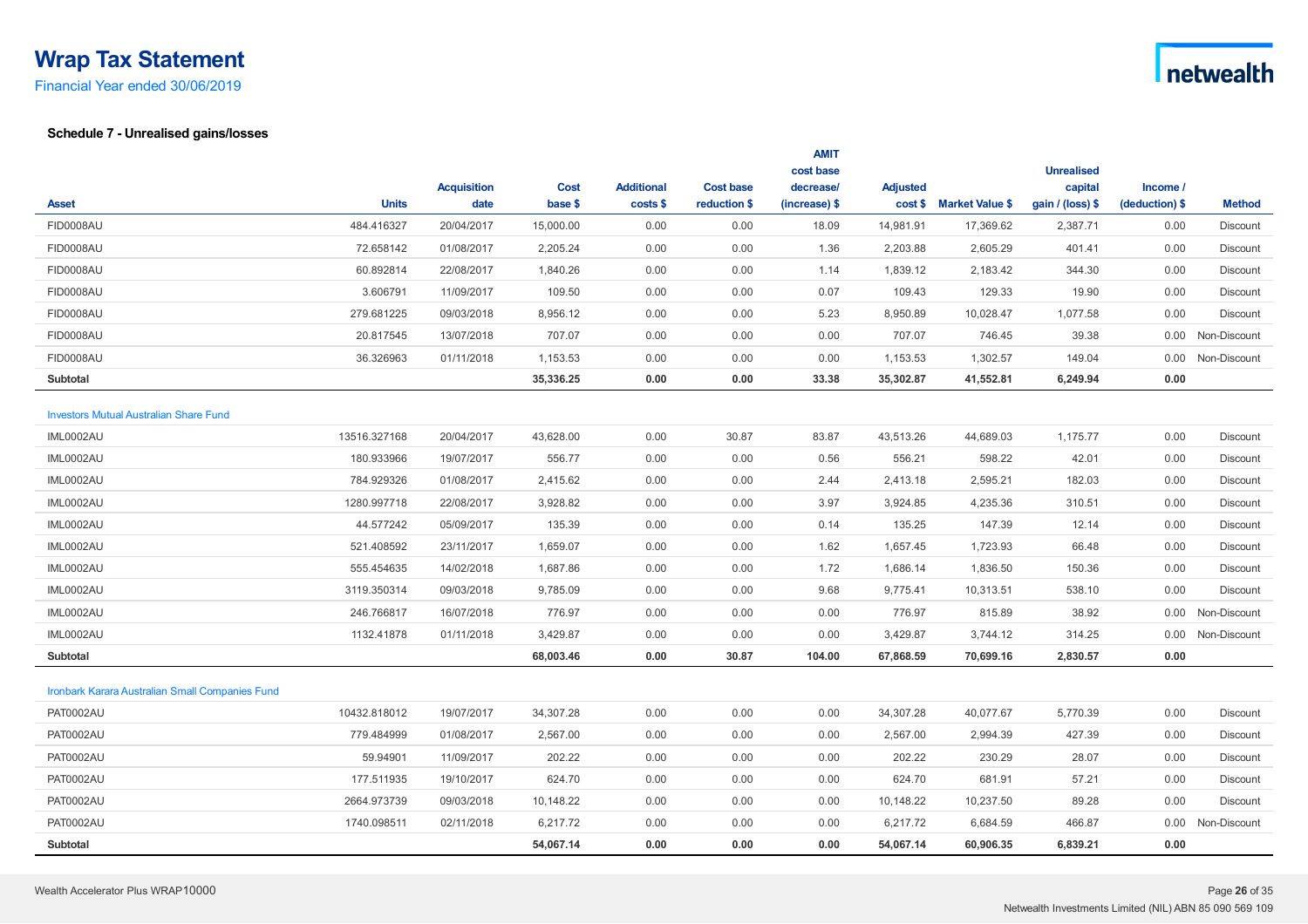Financial Year ended 30/06/2019

|                                                |              |                    |             |                   |                  | <b>AMIT</b><br>cost base |                 |                         | <b>Unrealised</b> |                |                 |
|------------------------------------------------|--------------|--------------------|-------------|-------------------|------------------|--------------------------|-----------------|-------------------------|-------------------|----------------|-----------------|
|                                                |              | <b>Acquisition</b> | <b>Cost</b> | <b>Additional</b> | <b>Cost base</b> | decrease/                | <b>Adjusted</b> |                         | capital           | Income /       |                 |
| <b>Asset</b>                                   | <b>Units</b> | date               | base \$     | costs             | reduction \$     | $(increase)$ \$          |                 | cost \$ Market Value \$ | gain / (loss) $$$ | (deduction) \$ | <b>Method</b>   |
|                                                |              |                    |             |                   |                  |                          |                 |                         |                   |                |                 |
| <b>Magellan High Conviction Fund - Class B</b> |              |                    |             |                   |                  |                          |                 |                         |                   |                |                 |
| <b>MGE9885AU</b>                               | 36889.806089 | 25/01/2018         | 38,671.58   | 0.00              | 0.00             | 0.00                     | 38,671.58       | 43,009.82               | 4,338.24          | 0.00           | Discount        |
| MGE9885AU                                      | 6540.371252  | 09/03/2018         | 6,870.66    | 0.00              | 0.00             | 0.00                     | 6,870.66        | 7,625.42                | 754.76            | 0.00           | Discount        |
| Subtotal                                       |              |                    | 45,542.24   | 0.00              | 0.00             | 0.00                     | 45,542.24       | 50,635.24               | 5,093.00          | 0.00           |                 |
| Magellan Infrastructure Fund                   |              |                    |             |                   |                  |                          |                 |                         |                   |                |                 |
| MGE0002AU                                      | 19495.195327 | 19/07/2017         | 24,170.14   | 0.00              | 0.00             | 50.96                    | 24,119.18       | 28,264.13               | 4,144.95          | 0.00           | Discount        |
| MGE0002AU                                      | 980.456812   | 01/08/2017         | 1,219.10    | 0.00              | 0.00             | 2.56                     | 1,216.54        | 1,421.47                | 204.93            | 0.00           | Discount        |
| MGE0002AU                                      | 1297.468354  | 22/08/2017         | 1,640.00    | 0.00              | 0.00             | 3.39                     | 1,636.61        | 1,881.07                | 244.46            | 0.00           | <b>Discount</b> |
| MGE0002AU                                      | 605.1433     | 23/11/2017         | 781.24      | 0.00              | 0.00             | 1.58                     | 779.66          | 877.34                  | 97.68             | 0.00           | Discount        |
| MGE0002AU                                      | 1657.374325  | 14/02/2018         | 1,994.65    | 0.00              | 0.00             | 4.33                     | 1,990.32        | 2,402.86                | 412.54            | 0.00           | <b>Discount</b> |
| MGE0002AU                                      | 3964.71246   | 09/03/2018         | 4,963.82    | 0.00              | 0.00             | 10.37                    | 4,953.45        | 5,748.04                | 794.59            | 0.00           | <b>Discount</b> |
| MGE0002AU                                      | 1094.81429   | 01/08/2018         | 1,391.29    | 0.00              | 0.00             | 0.00                     | 1,391.29        | 1,587.26                | 195.97            | 0.00           | Non-Discount    |
| Subtotal                                       |              |                    | 36,160.24   | 0.00              | 0.00             | 73.19                    | 36,087.05       | 42,182.17               | 6,095.12          | 0.00           |                 |
| <b>MFS Global Equity Trust</b>                 |              |                    |             |                   |                  |                          |                 |                         |                   |                |                 |
| <b>MIA0001AU</b>                               | 9992.99312   | 30/05/2013         | 15,999.36   | 0.00              | 0.00             | 0.00                     | 15,999.36       | 23,472.54               | 7,473.18          | 0.00           | <b>Discount</b> |
| <b>MIA0001AU</b>                               | 6337.172775  | 19/07/2017         | 12,588.16   | 0.00              | 0.00             | 0.00                     | 12,588.16       | 14,885.39               | 2,297.23          | 0.00           | <b>Discount</b> |
| <b>MIA0001AU</b>                               | 842.163479   | 01/08/2017         | 1,659.82    | 0.00              | 0.00             | 0.00                     | 1,659.82        | 1,978.16                | 318.34            | 0.00           | <b>Discount</b> |
| MIA0001AU                                      | 3137.311997  | 22/08/2017         | 6,195.25    | 0.00              | 0.00             | 0.00                     | 6,195.25        | 7,369.23                | 1,173.98          | 0.00           | Discount        |
| <b>MIA0001AU</b>                               | 76.383559    | 11/09/2017         | 151.27      | 0.00              | 0.00             | 0.00                     | 151.27          | 179.42                  | 28.15             | 0.00           | Discount        |
| <b>MIA0001AU</b>                               | 286.294345   | 23/11/2017         | 608.49      | 0.00              | 0.00             | 0.00                     | 608.49          | 672.48                  | 63.99             | 0.00           | <b>Discount</b> |
| MIA0001AU                                      | 3333.173697  | 09/03/2018         | 7,238.32    | 0.00              | 0.00             | 0.00                     | 7,238.32        | 7,829.29                | 590.97            | 0.00           | Discount        |
| MIA0001AU                                      | 1722.152324  | 01/08/2018         | 3,586.21    | 0.00              | 0.00             | 0.00                     | 3,586.21        | 4,045.16                | 458.95            | 0.00           | Non-Discount    |
| <b>MIA0001AU</b>                               | 445.403405   | 01/11/2018         | 902.61      | 0.00              | 0.00             | 0.00                     | 902.61          | 1,046.21                | 143.60            | 0.00           | Non-Discount    |
| Subtotal                                       |              |                    | 48,929.49   | 0.00              | 0.00             | 0.00                     | 48,929.49       | 61,477.88               | 12,548.39         | 0.00           |                 |
| netcash                                        |              |                    |             |                   |                  |                          |                 |                         |                   |                |                 |
| NET0034AU                                      | 15236.38     | 19/07/2017         | 15,236.38   | 0.00              | 0.00             | 0.00                     | 15,236.38       | 15,236.38               | 0.00              | 0.00           | Discount        |
| NET0034AU                                      | 851.67       | 01/08/2017         | 851.67      | 0.00              | 0.00             | 0.00                     | 851.67          | 851.67                  | 0.00              | 0.00           | <b>Discount</b> |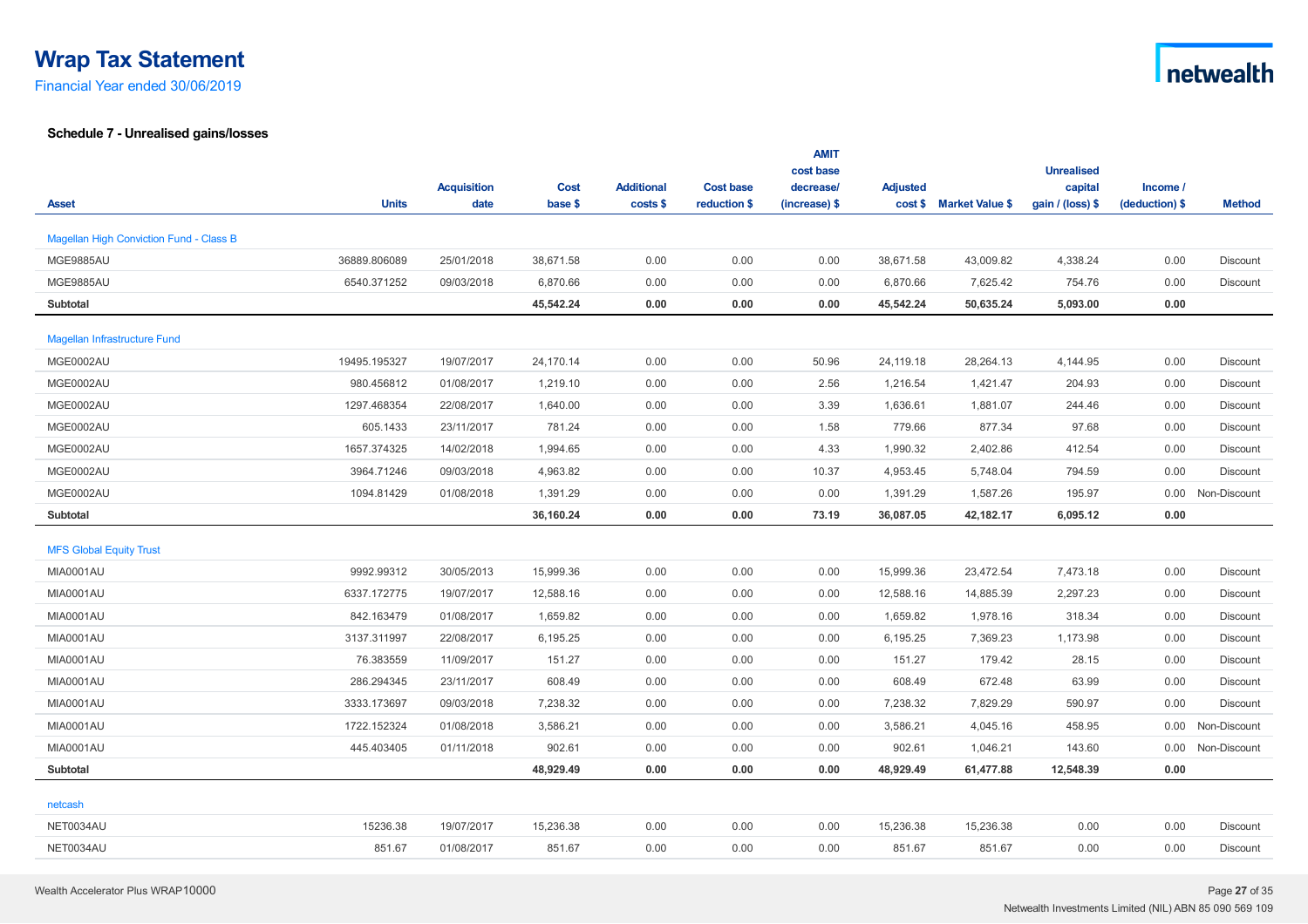Financial Year ended 30/06/2019

|                                                   |              |                    |             |                   |                  | <b>AMIT</b><br>cost base |                 |                         | <b>Unrealised</b> |                |                 |
|---------------------------------------------------|--------------|--------------------|-------------|-------------------|------------------|--------------------------|-----------------|-------------------------|-------------------|----------------|-----------------|
|                                                   |              | <b>Acquisition</b> | <b>Cost</b> | <b>Additional</b> | <b>Cost base</b> | decrease/                | <b>Adjusted</b> |                         | capital           | Income /       |                 |
| <b>Asset</b>                                      | <b>Units</b> | date               | base \$     | costs \$          | reduction \$     | (increase) \$            |                 | cost \$ Market Value \$ | gain / (loss) \$  | (deduction) \$ | <b>Method</b>   |
| NET0034AU                                         | 2097.18      | 09/03/2018         | 2,097.18    | 0.00              | 0.00             | 0.00                     | 2,097.18        | 2,097.18                | 0.00              | 0.00           | <b>Discount</b> |
| NET0034AU                                         | 1216.84      | 01/08/2018         | 1,216.84    | 0.00              | 0.00             | 0.00                     | 1,216.84        | 1,216.84                | 0.00              | 0.00           | Non-Discount    |
| Subtotal                                          |              |                    | 19,402.07   | 0.00              | 0.00             | 0.00                     | 19,402.07       | 19,402.07               | 0.00              | 0.00           |                 |
| Partners Group Global Value Fund (AUD) Wholesale  |              |                    |             |                   |                  |                          |                 |                         |                   |                |                 |
| ETL0276AU                                         | 20381.63     | 02/02/2015         | 29,526.00   | 0.00              | 0.00             | 0.00                     | 29,526.00       | 46,160.32               | 16,634.32         | 0.00           | <b>Discount</b> |
| Subtotal                                          |              |                    | 29,526.00   | $0.00\,$          | $0.00\,$         | 0.00                     | 29,526.00       | 46,160.32               | 16,634.32         | 0.00           |                 |
| Pengana Emerging Companies Fund                   |              |                    |             |                   |                  |                          |                 |                         |                   |                |                 |
| PER0270AU                                         | 22768.67     | 13/01/2012         | 37,992.00   | 0.00              | 80.92            | 3,350.58                 | 34,560.50       | 52,235.88               | 17,675.38         | 0.00           | Discount        |
| Subtotal                                          |              |                    | 37,992.00   | 0.00              | 80.92            | 3,350.58                 | 34,560.50       | 52,235.88               | 17,675.38         | 0.00           |                 |
|                                                   |              |                    |             |                   |                  |                          |                 |                         |                   |                |                 |
| Perpetual W/S Diversified Income Fund             |              |                    |             |                   |                  |                          |                 |                         |                   |                |                 |
| PER0260AU                                         | 2248.757099  | 20/04/2017         | 2,193.95    | 0.00              | 0.00             | 0.00                     | 2,193.95        | 2,171.66                | (22.29)           | 0.00           | Loss            |
| PER0260AU                                         | 1369.206413  | 23/11/2017         | 1,348.30    | 0.00              | 0.00             | 0.00                     | 1,348.30        | 1,322.27                | (26.03)           | 0.00           | Loss            |
| PER0260AU                                         | 3176.730517  | 09/03/2018         | 3,135.90    | 0.00              | 0.00             | 0.00                     | 3,135.90        | 3,067.82                | (68.08)           | 0.00           | Loss            |
| PER0260AU                                         | 10164.117238 | 26/04/2018         | 9,953.10    | 0.00              | 0.00             | 0.00                     | 9,953.10        | 9,815.66                | (137.44)          | 0.00           | Loss            |
| PER0260AU                                         | 2473.764198  | 01/08/2018         | 2,405.80    | 0.00              | 0.00             | 0.00                     | 2,405.80        | 2,388.96                | (16.84)           | 0.00           | Loss            |
| PER0260AU                                         | 1252.599454  | 30/04/2019         | 1,216.12    | 0.00              | 0.00             | 0.00                     | 1,216.12        | 1,209.66                | (6.46)            | 0.00           | Loss            |
| Subtotal                                          |              |                    | 20,253.17   | 0.00              | 0.00             | 0.00                     | 20,253.17       | 19,976.03               | (277.14)          | 0.00           |                 |
| PIMCO Australian Bond Fund - Wholesale Class      |              |                    |             |                   |                  |                          |                 |                         |                   |                |                 |
| ETL0015AU                                         | 42511.922287 | 26/04/2018         | 42,788.25   | 0.00              | 0.00             | 0.00                     | 42,788.25       | 42,623.64               | (164.61)          | 0.00           | Loss            |
| ETL0015AU                                         | 1022.081925  | 13/07/2018         | 1,028.01    | 0.00              | 0.00             | 0.00                     | 1,028.01        | 1,024.77                | (3.24)            | 0.00           | Loss            |
| ETL0015AU                                         | 4771.275221  | 01/08/2018         | 4,800.38    | 0.00              | 0.00             | 0.00                     | 4,800.38        | 4,783.81                | (16.57)           | 0.00           | Loss            |
| Subtotal                                          |              |                    | 48.616.64   | 0.00              | 0.00             | 0.00                     | 48.616.64       | 48,432.22               | (184.42)          | 0.00           |                 |
| VanEck Vectors Australian Corporate Bond Plus ETF |              |                    |             |                   |                  |                          |                 |                         |                   |                |                 |
| <b>PLUS</b>                                       | 869          | 13/11/2017         | 15,233.57   | 22.85             | 0.00             | 81.73                    | 15,174.69       | 16,059.12               | 884.43            | 0.00           | <b>Discount</b> |
| <b>PLUS</b>                                       | 127          | 09/03/2018         | 2,219.90    | 3.33              | 0.00             | 11.94                    | 2,211.29        | 2,346.96                | 135.67            | 0.00           | Discount        |
| <b>PLUS</b>                                       |              |                    |             |                   |                  |                          |                 |                         |                   |                |                 |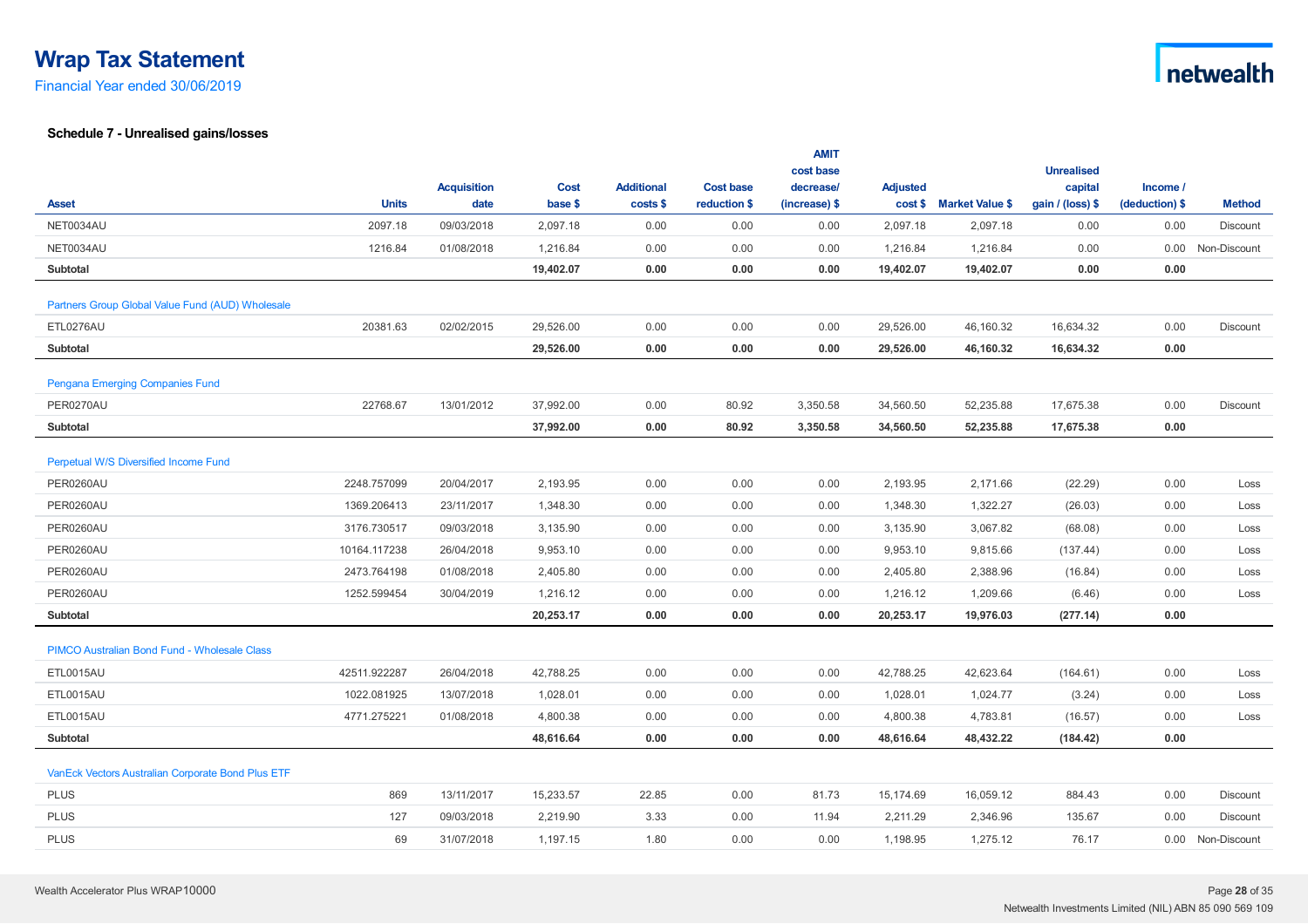Financial Year ended 30/06/2019

|                                             |                |                    |             |                   |                  | <b>AMIT</b><br>cost base |                 |                         | <b>Unrealised</b> |                |                   |
|---------------------------------------------|----------------|--------------------|-------------|-------------------|------------------|--------------------------|-----------------|-------------------------|-------------------|----------------|-------------------|
|                                             |                | <b>Acquisition</b> | <b>Cost</b> | <b>Additional</b> | <b>Cost base</b> | decrease/                | <b>Adjusted</b> |                         | capital           | Income /       |                   |
| <b>Asset</b>                                | <b>Units</b>   | date               | base \$     | costs             | reduction \$     | (increase) \$            |                 | cost \$ Market Value \$ | gain / (loss) $$$ | (deduction) \$ | <b>Method</b>     |
| <b>PLUS</b>                                 | 47             | 30/04/2019         | 847.39      | 1.27              | 0.00             | 0.00                     | 848.66          | 868.56                  | 19.90             |                | 0.00 Non-Discount |
| Subtotal                                    |                |                    | 19,498.01   | 29.25             | 0.00             | 93.67                    | 19,433.59       | 20,549.76               | 1,116.17          | 0.00           |                   |
| VanEck Vectors Australian Equal Weight ETF  |                |                    |             |                   |                  |                          |                 |                         |                   |                |                   |
| <b>MVW</b>                                  | 998            | 30/04/2019         | 29,422.94   | 44.13             | 0.00             | 0.00                     | 29,467.07       | 30,738.40               | 1,271.33          |                | 0.00 Non-Discount |
| <b>MVW</b>                                  | 928            | 06/05/2019         | 27,190.40   | 40.79             | 0.00             | 0.00                     | 27,231.19       | 28,582.40               | 1,351.21          | 0.00           | Non-Discount      |
| <b>MVW</b>                                  | 69             | 08/05/2019         | 2,015.50    | 3.02              | 0.00             | 0.00                     | 2,018.52        | 2,125.20                | 106.68            | 0.00           | Non-Discount      |
| Subtotal                                    |                |                    | 58,628.84   | 87.94             | 0.00             | 0.00                     | 58,716.78       | 61,446.00               | 2,729.22          | 0.00           |                   |
|                                             |                |                    |             |                   |                  |                          |                 |                         |                   |                |                   |
| VanEck Vectors Australian Property ETF      |                |                    |             |                   |                  |                          |                 |                         |                   |                |                   |
| <b>MVA</b>                                  | 1618           | 04/02/2019         | 36,476.19   | 54.71             | 0.00             | 0.00                     | 36,530.90       | 41,291.36               | 4,760.46          |                | 0.00 Non-Discount |
| Subtotal                                    |                |                    | 36,476.19   | 54.71             | 0.00             | 0.00                     | 36,530.90       | 41,291.36               | 4,760.46          | 0.00           |                   |
|                                             |                |                    |             |                   |                  |                          |                 |                         |                   |                |                   |
| <b>Vanquard Australian Shares Index ETF</b> |                |                    |             |                   |                  |                          |                 |                         |                   |                |                   |
| VAS                                         | 329            | 23/02/2017         | 24,197.95   | 10.30             | 4.81             | 24.28                    | 24,179.16       | 27,833.40               | 3,654.24          | 0.00           | Discount          |
| VAS                                         | 36             | 01/08/2017         | 2,637.09    | 3.96              | 0.00             | 1.33                     | 2,639.72        | 3,045.60                | 405.88            | 0.00           | Discount          |
| VAS                                         | $\overline{7}$ | 11/08/2017         | 508.71      | 0.76              | 0.00             | 0.26                     | 509.21          | 592.20                  | 82.99             | 0.00           | Discount          |
| VAS                                         | 2              | 25/08/2017         | 147.17      | 0.22              | 0.00             | 0.07                     | 147.32          | 169.20                  | 21.88             | 0.00           | Discount          |
| VAS                                         | 3              | 14/09/2017         | 221.99      | 0.33              | 0.00             | 0.11                     | 222.21          | 253.80                  | 31.59             | 0.00           | Discount          |
| VAS                                         | 8              | 18/10/2017         | 601.85      | 0.90              | 0.00             | 0.30                     | 602.45          | 676.80                  | 74.35             | 0.00           | Discount          |
| VAS                                         | 21             | 14/02/2018         | 1,570.59    | 2.36              | 0.00             | 0.77                     | 1,572.18        | 1,776.60                | 204.42            | 0.00           | Discount          |
| VAS                                         | 130            | 09/03/2018         | 9,993.74    | 14.99             | 0.00             | 4.80                     | 10,003.93       | 10,998.00               | 994.07            | 0.00           | Discount          |
| VAS                                         | 60             | 31/10/2018         | 4,424.70    | 0.00              | 0.00             | 0.00                     | 4,424.70        | 5,076.00                | 651.30            | 0.00           | Non-Discount      |
| VAS                                         | 138            | 04/02/2019         | 10,271.34   | 15.41             | 0.00             | 0.00                     | 10,286.75       | 11,674.80               | 1,388.05          | 0.00           | Non-Discount      |
| Subtotal                                    |                |                    | 54,575.13   | 49.23             | 4.81             | 31.92                    | 54,587.63       | 62,096.40               | 7,508.77          | 0.00           |                   |
| Vanguard MSCI Index Int Shares (Hedged) ETF |                |                    |             |                   |                  |                          |                 |                         |                   |                |                   |
| VGAD                                        | 201            | 09/03/2018         | 13,062.99   | 19.59             | 0.00             | (124.41)                 | 13,206.99       | 13,832.82               | 625.83            | 0.00           | Discount          |
| <b>VGAD</b>                                 | 11             | 31/10/2018         | 697.69      | 0.00              | 0.00             | 0.00                     | 697.69          | 757.02                  | 59.33             | 0.00           | Non-Discount      |
| <b>VGAD</b>                                 | 939            | 04/02/2019         | 59,831.86   | 89.75             | 0.00             | 0.00                     | 59,921.61       | 64,621.98               | 4,700.37          | 0.00           | Non-Discount      |
| VGAD                                        | 12             |                    |             | 1.22              | 0.00             | 0.00                     |                 | 825.84                  | 8.21              |                | Non-Discount      |
|                                             |                | 05/04/2019         | 816.41      |                   |                  |                          | 817.63          |                         |                   | 0.00           |                   |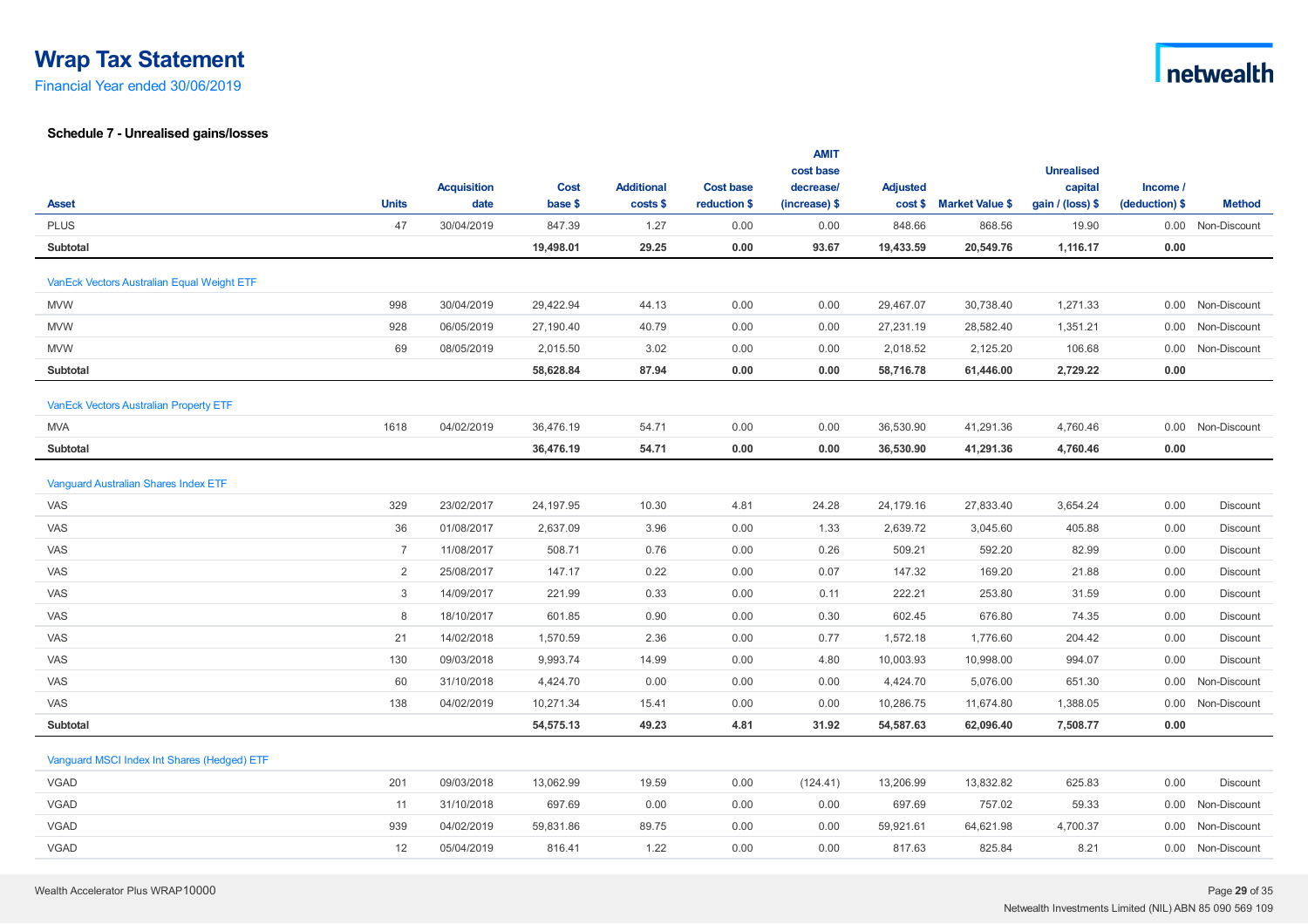Financial Year ended 30/06/2019

#### **Schedule 7 - Unrealised gains/losses**

|                                              |              |                    |              |                   |                  | <b>AMIT</b>   |                 |                        |                   |                |               |
|----------------------------------------------|--------------|--------------------|--------------|-------------------|------------------|---------------|-----------------|------------------------|-------------------|----------------|---------------|
|                                              |              |                    |              |                   |                  | cost base     |                 |                        | <b>Unrealised</b> |                |               |
|                                              |              | <b>Acquisition</b> | Cost         | <b>Additional</b> | <b>Cost base</b> | decrease/     | <b>Adjusted</b> |                        | capital           | Income /       |               |
| <b>Asset</b>                                 | <b>Units</b> | date               | base \$      | costs             | reduction \$     | (increase) \$ | cost            | <b>Market Value \$</b> | gain / (loss) \$  | (deduction) \$ | <b>Method</b> |
| VGAD                                         | 416          | 30/04/2019         | 28,852.22    | 43.28             | 0.00             | 0.00          | 28,895.50       | 28,629.12              | (266.38)          | 0.00           | Loss          |
| Subtotal                                     |              |                    | 103,261.17   | 153.84            | 0.00             | (124.41)      | 103,539.42      | 108,666.78             | 5,127.36          | 0.00           |               |
| Vanguard MSCI Index International Shares ETF |              |                    |              |                   |                  |               |                 |                        |                   |                |               |
| VGS                                          | 523          | 14/02/2018         | 33,839.09    | 50.76             | 0.00             | 13.08         | 33,876.77       | 39,334.83              | 5,458.06          | 0.00           | Discount      |
| <b>VGS</b>                                   | 135          | 09/03/2018         | 9,012.09     | 13.52             | 0.00             | 3.38          | 9,022.23        | 10,153.35              | 1,131.12          | 0.00           | Discount      |
| <b>VGS</b>                                   | 136          | 16/04/2018         | 8,981.29     | 13.47             | 0.00             | 3.40          | 8,991.36        | 10,228.56              | 1,237.20          | 0.00           | Discount      |
| <b>VGS</b>                                   | 14           | 13/07/2018         | 978.85       | 1.47              | 0.00             | 0.00          | 980.32          | 1,052.94               | 72.62             | 0.00           | Non-Discount  |
| <b>VGS</b>                                   | 11           | 31/10/2018         | 757.57       | 0.00              | 0.00             | 0.00          | 757.57          | 827.31                 | 69.74             | 0.00           | Non-Discount  |
| VGS                                          | 240          | 30/04/2019         | 18,025.92    | 27.04             | 0.00             | 0.00          | 18,052.96       | 18,050.40              | (2.56)            | 0.00           | Loss          |
| Subtotal                                     |              |                    | 71,594.81    | 106.26            | 0.00             | 19.86         | 71,681.21       | 79,647.39              | 7,966.18          | 0.00           |               |
|                                              |              |                    |              |                   |                  |               |                 |                        |                   |                |               |
| Total unrealised capital gains/losses        |              |                    | 1,101,654.11 | 481.23            | 364.58           | 6,502.62      | 1,095,268.14    | 1,237,555.03           | 142,286.89        | 0.00           |               |
|                                              |              |                    |              |                   |                  |               |                 |                        |                   |                |               |

#### **Section 3 - Non-assessable gains/losses**

No transactions are recorded during this financial year period.

#### **Summary of unrealised gains/losses**

|                                | Non-discounted gains \$ | Discounted gains \$ | <b>Losses \$</b> |
|--------------------------------|-------------------------|---------------------|------------------|
| Capital gains/(losses) - gross | 22,430.04               | 120,647.63          | (790.78)         |
| Capital losses applied         | (790.78)                | 0.00                | 790.78           |
| Remaining capital gains        | 21,639.26               | 120,647.63          |                  |
| Discount applied               |                         | (40, 215.88)        |                  |
| Unused capital losses          |                         |                     | 0.00             |

Page **30** of 35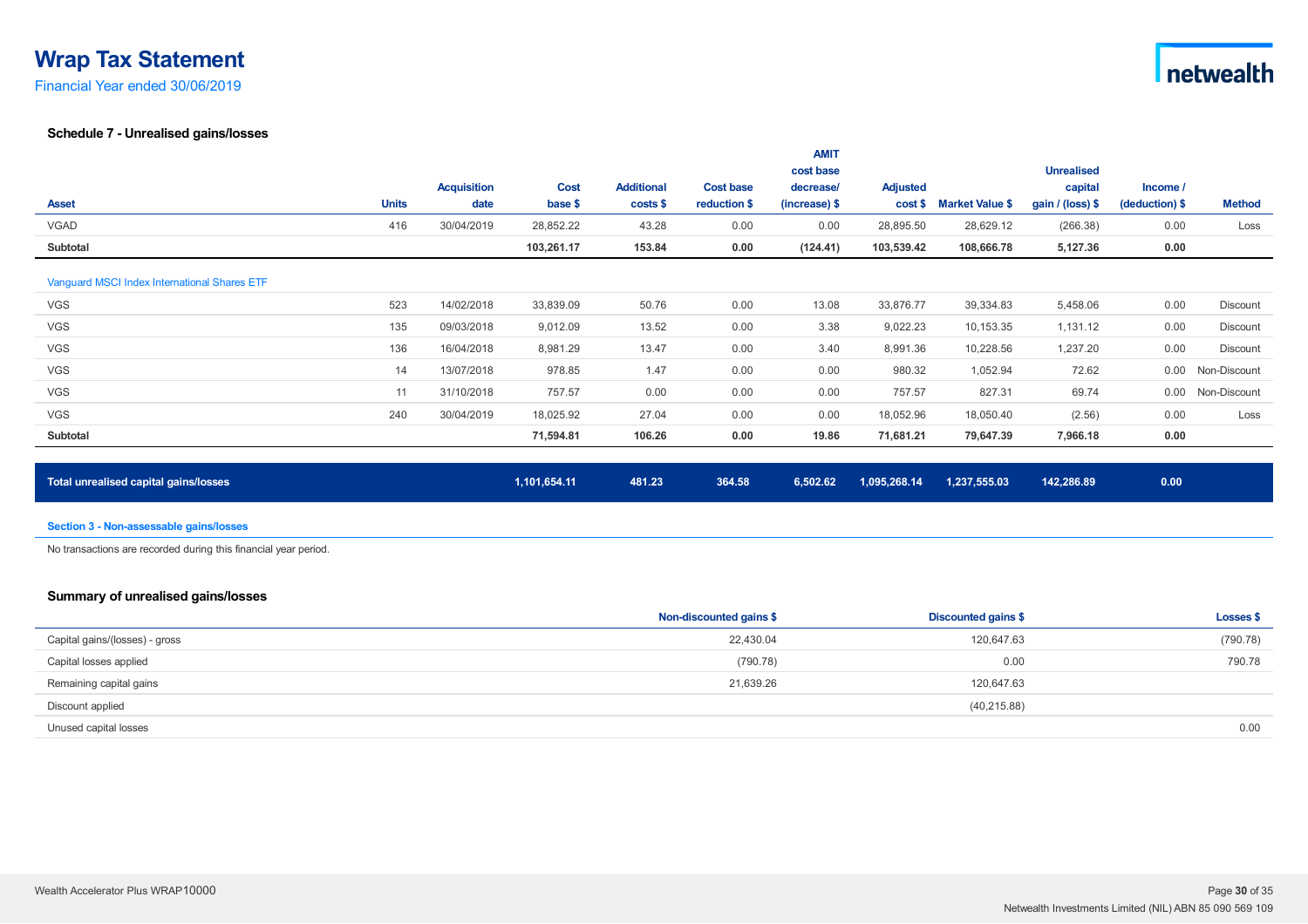Financial Year ended 30/06/2019

# netwealth

### **Schedule 8 - Unrealised/realised accounting profit and loss**

|                             |                                                                        | <b>Units at</b> | <b>Market value</b> | <b>Units</b> | <b>Value of</b> |                   | <b>Sale</b> | <b>Return of</b> | <b>Units at</b> | Unit price at | <b>Market value</b> | <b>Accounting</b><br>profit / (loss) | <b>Accounting</b><br>profit / (loss) |
|-----------------------------|------------------------------------------------------------------------|-----------------|---------------------|--------------|-----------------|-------------------|-------------|------------------|-----------------|---------------|---------------------|--------------------------------------|--------------------------------------|
|                             | Asset code Asset name                                                  | start date      | start date \$       | purchased    | purchase \$     | <b>Units sold</b> | proceeds \$ | capital \$       | end date        | end date \$   | end date \$         | revaluation \$                       | sales \$                             |
| <b>ASX Shares</b>           |                                                                        |                 |                     |              |                 |                   |             |                  |                 |               |                     |                                      |                                      |
| <b>USD</b>                  | BetaShares U.S. Dollar<br>ETF                                          | 3,031.00        | 40,069.82           | 107.00       | 1,446.64        | 3,138.00          | 43,675.72   | 0.00             | 0.00            | 14.07         | 0.00                | 0.00                                 | 2,159.26                             |
| GOLD                        | <b>ETFS Physical Gold</b><br>Preference Share                          | 231.00          | 36,971.55           | 25.00        | 3,885.72        | 256.00            | 43,699.84   | 0.00             | 0.00            | 190.00        | 0.00                | 0.00                                 | 2,842.57                             |
| VAS                         | Vanguard Australian<br>Shares Index ETF                                | 643.00          | 51,285.68           | 198.00       | 14,696.04       | 107.00            | 8,534.52    | 0.00             | 734.00          | 84.60         | 62,096.40           | 4,649.00                             | 0.20                                 |
| <b>VGS</b>                  | Vanguard MSCI Index<br><b>International Shares ETF</b>                 | 1,162.00        | 80,759.00           | 265.00       | 19,762.34       | 368.00            | 25,430.53   | 0.00             | 1,059.00        | 75.21         | 79,647.39           | 4,702.05                             | (145.47)                             |
| <b>VGAD</b>                 | Vanguard MSCI Index Int<br>Shares (Hedged) ETF                         | 308.00          | 20,244.84           | 1,378.00     | 90,198.18       | 107.00            | 7,196.22    | 0.00             | 1,579.00        | 68.82         | 108,666.78          | 5,256.87                             | 163.11                               |
| <b>VIF</b>                  | Vanguard Int Fixed<br>Interest Index (Hedged)<br>ETF                   | 792.00          | 38,301.12           | 46.00        | 2,197.88        | 838.00            | 40,268.95   | 0.00             | 0.00            | 50.16         | 0.00                | 0.00                                 | (230.05)                             |
| <b>VCF</b>                  | Vanguard Int Credit<br>Securities Index (Hedged)<br><b>ETF</b>         | 392.00          | 18,635.68           | 37.00        | 1,736.41        | 429.00            | 19,862.70   | 0.00             | 0.00            | 49.71         | 0.00                | 0.00                                 | (509.39)                             |
| <b>PLUS</b>                 | VanEck Vectors Australian<br>Corporate Bond Plus ETF                   | 1,085.00        | 18,987.50           | 116.00       | 2,044.54        | 89.00             | 1,571.51    | 0.00             | 1,112.00        | 18.48         | 20,549.76           | 1,075.22                             | 14.01                                |
| QPON                        | <b>BetaShares Aust Bank</b><br>Senior Floating Rate Bond<br><b>ETF</b> | 735.00          | 18,742.50           | 779.00       | 19,885.54       | 1,514.00          | 38,470.74   | 0.00             | 0.00            | 25.70         | 0.00                | 0.00                                 | (157.30)                             |
| ARG                         | Argo Investments Ltd                                                   | 0.00            | 0.00                | 100.00       | 797.00          | 0.00              | 0.00        | 0.00             | 100.00          | 8.12          | 812.00              | 15.00                                | 0.00                                 |
| <b>FLOT</b>                 | VanEck Vectors Australian<br><b>Floating Rate ETF</b>                  | 0.00            | 0.00                | 1,203.00     | 30,157.29       | 1,203.00          | 30,084.70   | 0.00             | 0.00            | 25.18         | 0.00                | 0.00                                 | (72.59)                              |
| <b>MVA</b>                  | VanEck Vectors Australian<br>Property ETF                              | 0.00            | 0.00                | 1,758.00     | 39,632.35       | 140.00            | 3,403.77    | 0.00             | 1,618.00        | 25.52         | 41,291.36           | 4,815.17                             | 247.61                               |
| <b>MVW</b>                  | VanEck Vectors Australian<br>Equal Weight ETF                          | 0.00            | 0.00                | 2,022.00     | 59,424.85       | 27.00             | 800.81      | 0.00             | 1,995.00        | 30.80         | 61,446.00           | 2,817.16                             | 4.80                                 |
| Subtotal                    |                                                                        | 8,379.00        | 323,997.69          | 8,034.00     | 285,864.78      | 8,216.00          | 263,000.01  | 0.00             | 8,197.00        |               | 374,509.69          | 23,330.47                            | 4,316.76                             |
| <b>International Shares</b> |                                                                        |                 |                     |              |                 |                   |             |                  |                 |               |                     |                                      |                                      |
|                             | GOOG.ND Alphabet Inc. Class C                                          | 0.00            | 0.00                | 10.00        | 14,691.59       | 0.00              | 0.00        | 0.00             | 10.00           | 1,539.76      | 15,397.57           | 705.98                               | 0.00                                 |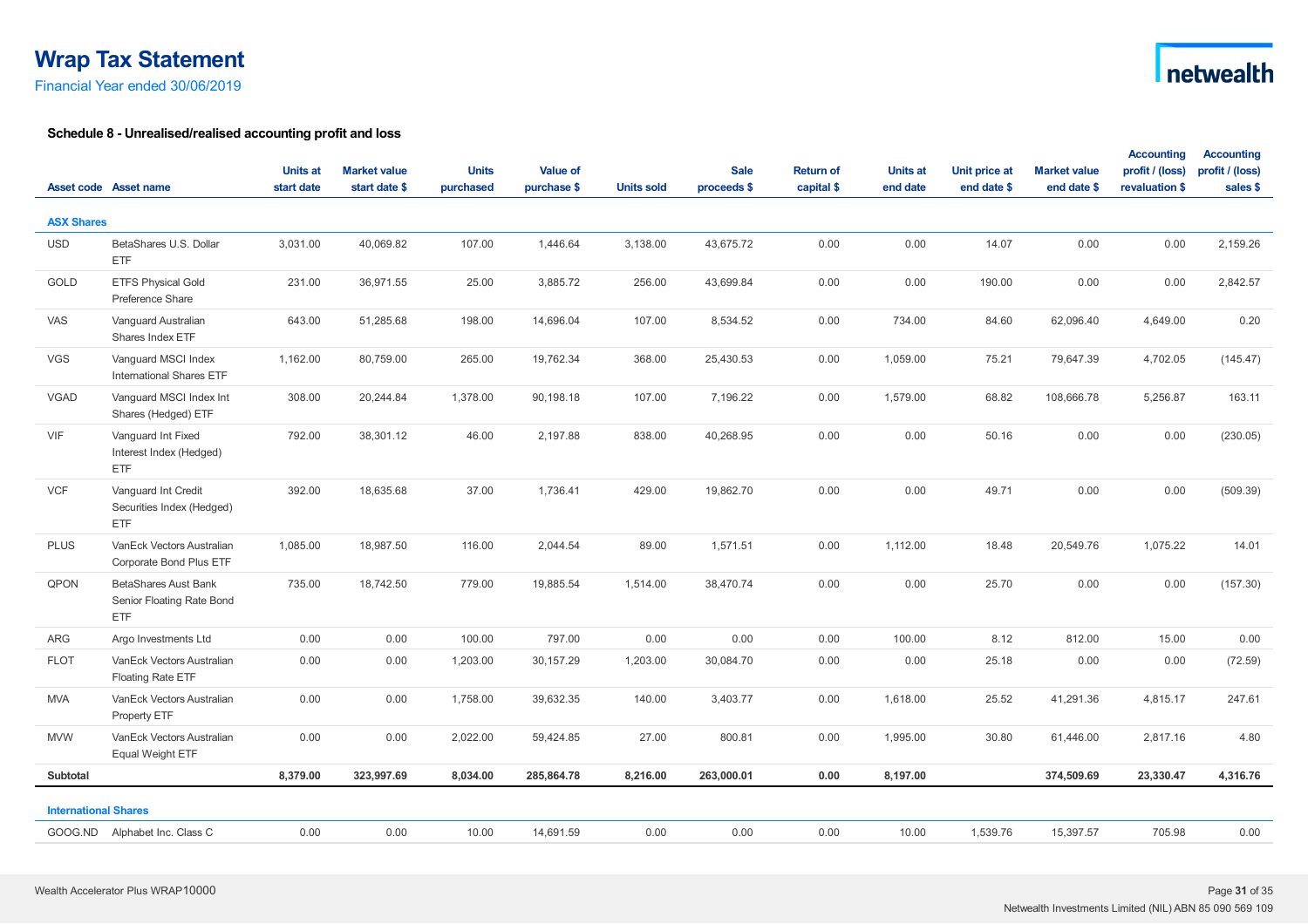Financial Year ended 30/06/2019

### **Schedule 8 - Unrealised/realised accounting profit and loss**

|                      |                                                                  | <b>Units at</b> | <b>Market value</b> | <b>Units</b> | <b>Value of</b> |                   | <b>Sale</b> | <b>Return of</b> | <b>Units at</b> | Unit price at | <b>Market value</b> | <b>Accounting</b><br>profit / (loss) | <b>Accounting</b><br>profit / (loss) |
|----------------------|------------------------------------------------------------------|-----------------|---------------------|--------------|-----------------|-------------------|-------------|------------------|-----------------|---------------|---------------------|--------------------------------------|--------------------------------------|
|                      | Asset code Asset name                                            | start date      | start date \$       | purchased    | purchase \$     | <b>Units sold</b> | proceeds \$ | capital \$       | end date        | end date \$   | end date \$         | revaluation \$                       | sales \$                             |
| <b>FXUSD</b>         | <b>US Dollar</b>                                                 | 0.00            | 0.00                | 10,100.00    | 13,936.81       | 10,100.00         | 13,142.76   | 0.00             | 0.00            | 1.42          | 0.00                | 0.00                                 | (794.05)                             |
| Subtotal             |                                                                  | 0.00            | 0.00                | 10,110.00    | 28,628.40       | 10,100.00         | 13,142.76   | 0.00             | 10.00           |               | 15,397.57           | 705.98                               | (794.05)                             |
| <b>Managed Funds</b> |                                                                  |                 |                     |              |                 |                   |             |                  |                 |               |                     |                                      |                                      |
|                      | NML0001AU AMP Capital Wholesale<br>Australian Property Fund      | 0.00            | 0.00                | 37,693.46    | 50.000.00       | 0.00              | 0.00        | 0.00             | 37,693.46       | 1.34          | 50,352.43           | 352.43                               | 0.00                                 |
|                      | IML0002AU Investors Mutual<br>Australian Share Fund              | 21,830.64       | 67,762.32           | 1,379.19     | 4,206.84        | 1,826.67          | 5,812.81    | 0.00             | 21,383.16       | 3.31          | 70,699.16           | 4,399.97                             | 142.84                               |
|                      | MIA0001AU MFS Global Equity Trust                                | 27,205.54       | 54,307.70           | 2,167.56     | 4,488.82        | 2,857.79          | 6,394.11    | 0.00             | 26,173.05       | 2.35          | 61,477.87           | 8,386.08                             | 689.38                               |
|                      | FID0008AU Fidelity Australian Equities<br>Fund                   | 1,849.54        | 62,158.72           | 57.14        | 1,860.60        | 747.83            | 24,250.37   | 0.00             | 1,158.85        | 35.86         | 41,552.81           | 2,666.27                             | (882.41)                             |
|                      | PER0270AU Pengana Emerging<br>Companies Fund                     | 22,768.67       | 53,686.25           | 0.00         | 0.00            | 0.00              | 0.00        | 0.00             | 22,768.67       | 2.29          | 52,235.88           | (1,450.36)                           | 0.00                                 |
|                      | AUS0112AU AUI Healthcare Property<br>Trust - Wholesale           | 40,602.39       | 67,826.30           | 0.00         | 0.00            | 0.00              | 0.00        | 0.00             | 40,602.39       | 1.75          | 71,066.37           | 3,240.07                             | 0.00                                 |
|                      | ETL0015AU PIMCO Australian Bond<br>Fund - Wholesale Class        | 75,320.00       | 75,591.15           | 5,793.36     | 5,828.39        | 29,319.03         | 30,350.37   | 0.00             | 48,305.28       | 1.00          | 48,432.23           | (3, 562.73)                          | 925.79                               |
|                      | PAT0002AU Ironbark Karara Australian<br>Small Companies Fund     | 15,338.14       | 57,694.41           | 1,740.10     | 6,217.72        | 1,223.40          | 4,497.87    | 0.00             | 15,854.84       | 3.84          | 60,906.35           | 1,596.05                             | (103.95)                             |
|                      | AMP1179AU AMP Capital Core<br>Infrastructure Fund -<br>Class A   | 38,380.62       | 50,086.71           | 1,341.77     | 1,848.76        | 3,323.39          | 4,487.96    | 0.00             | 36,398.99       | 1.41          | 51,154.96           | 3,556.52                             | 150.93                               |
|                      | PER0260AU Perpetual W/S Diversified<br>Income Fund               | 38,966.79       | 37,638.02           | 3,726.36     | 3,621.92        | 22,007.98         | 21,221.54   | 0.00             | 20,685.17       | 0.97          | 19,976.03           | (26.41)                              | (35.97)                              |
|                      | BFL0004AU Bennelong ex-20<br>Australian Equities Fund            | 25,563.54       | 64,872.60           | 2,824.20     | 6,291.94        | 2,977.01          | 6,869.93    | 0.00             | 25,410.73       | 2.34          | 59,471.27           | (4, 138.51)                          | (684.83)                             |
|                      | AMP0557AU AMP Capital Corporate<br>Bond Fund A                   | 27,303.13       | 28,351.57           | 0.00         | 0.00            | 27,303.13         | 28,367.40   | 0.00             | 0.00            | 1.04          | 0.00                | 0.00                                 | 15.83                                |
|                      | MGE0002AU Magellan Infrastructure<br>Fund                        | 30,634.74       | 38,605.89           | 1,094.81     | 1,391.29        | 2,634.39          | 3,544.61    | 0.00             | 29,095.16       | 1.45          | 42,182.17           | 5,504.84                             | 224.76                               |
| NET0034AU netcash    |                                                                  | 18,872.75       | 18,872.75           | 1,216.84     | 1,216.84        | 687.52            | 687.52      | 0.00             | 19,402.07       | 1.00          | 19,402.07           | 0.00                                 | 0.00                                 |
|                      | ETL0276AU Partners Group Global<br>Value Fund (AUD)<br>Wholesale | 20,381.63       | 41,468.46           | 0.00         | 0.00            | 0.00              | 0.00        | 0.00             | 20,381.63       | 2.26          | 46,160.32           | 4,691.85                             | 0.00                                 |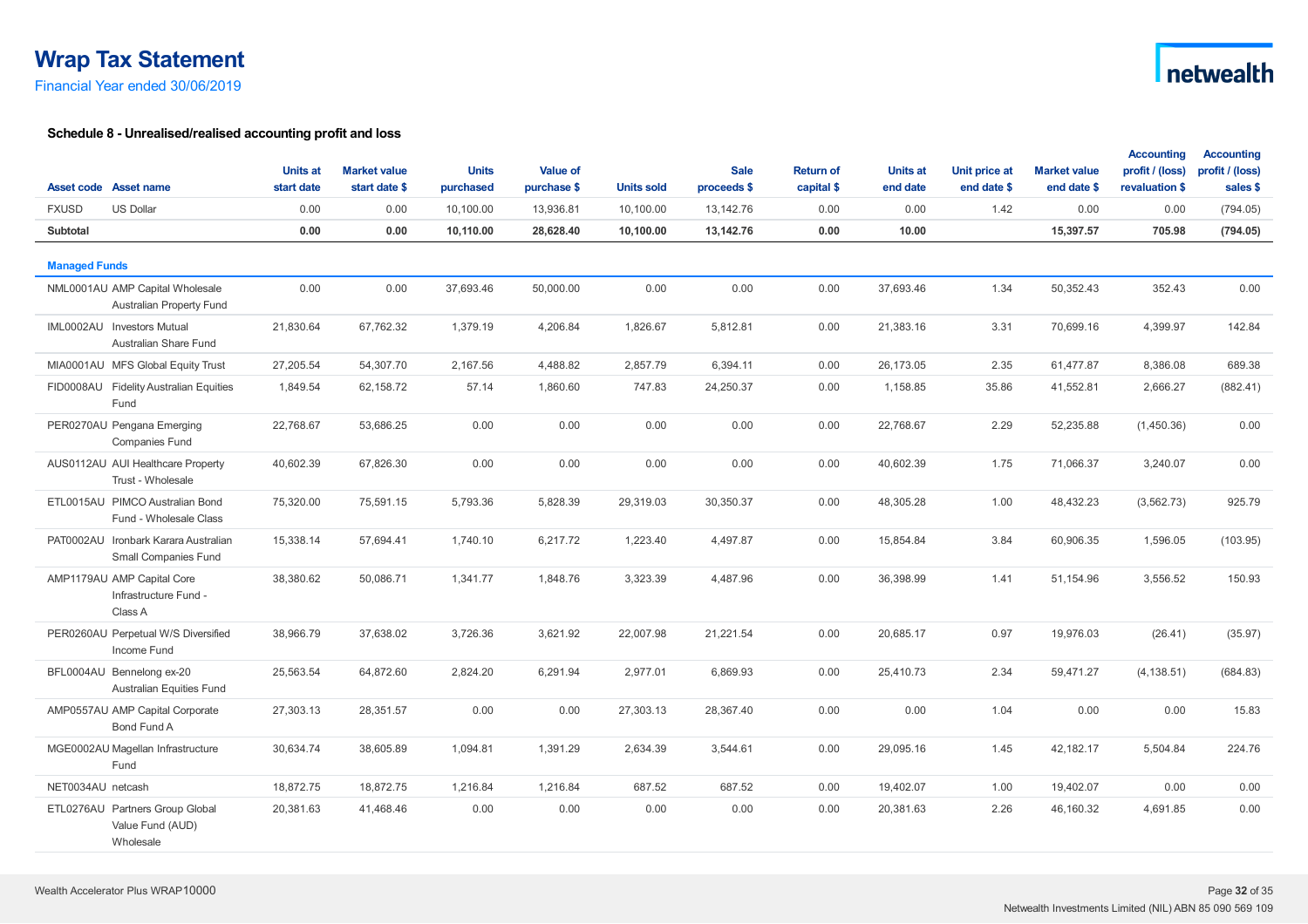Financial Year ended 30/06/2019

# netwealth

### **Schedule 8 - Unrealised/realised accounting profit and loss**

| Asset code Asset name<br>Colchester Global<br><b>ETL5525AU</b><br>Government Bond Fund -<br>Class I | <b>Units at</b><br>start date<br>38,970.60 | <b>Market value</b><br>start date \$<br>37.727.44 | <b>Units</b><br>purchased<br>4,784.19 | <b>Value of</b><br>purchase \$<br>4,660.98 | <b>Units sold</b><br>2,833.96 | <b>Sale</b><br>proceeds \$<br>2,749.88 | <b>Return of</b><br>capital \$<br>0.00 | <b>Units at</b><br>end date<br>40,920.83 | Unit price at<br>end date \$<br>1.00 | <b>Market value</b><br>end date \$<br>41,068.14 | <b>Accounting</b><br>profit / (loss)<br>revaluation \$<br>1,423.28 | <b>Accounting</b><br>profit / (loss)<br>sales \$<br>6.32 |
|-----------------------------------------------------------------------------------------------------|--------------------------------------------|---------------------------------------------------|---------------------------------------|--------------------------------------------|-------------------------------|----------------------------------------|----------------------------------------|------------------------------------------|--------------------------------------|-------------------------------------------------|--------------------------------------------------------------------|----------------------------------------------------------|
| MGE9885AU Magellan High Conviction<br>Fund - Class B                                                | 47,962.84                                  | 50.831.01                                         | 0.00                                  | 0.00                                       | 4,532.66                      | 5,066.86                               | 0.00                                   | 43.430.18                                | 1.17                                 | 50,635.24                                       | 4.607.94                                                           | 263.15                                                   |
| ETL0349AU Allan Gray Australia<br>Equity Fund - Class B                                             | 0.00                                       | 0.00                                              | 35,938.66                             | 61,056.11                                  | 2,755.52                      | 4,841.10                               | 0.00                                   | 33,183.14                                | 1.83                                 | 60,874.47                                       | 4,474.37                                                           | 185.10                                                   |
| Subtotal                                                                                            | 491,951.55                                 | 807,481.30                                        | 99,757.64                             | 152,690.21                                 | 105,030.28                    | 149,142.33                             | 0.00                                   | 482,847.62                               |                                      | 847,647.77                                      | 35,721.66                                                          | 896.94                                                   |
| Total unrealised/realised accounting<br>profit and loss                                             | 500,330.55                                 | 1,131,478.99                                      | 117,901.64                            | 467,183.39                                 | 123,346.28                    | 425,285.10                             | 0.00                                   | 491,054.62                               |                                      | 1,237,555.03                                    | 59,758.11                                                          | 4,419.65                                                 |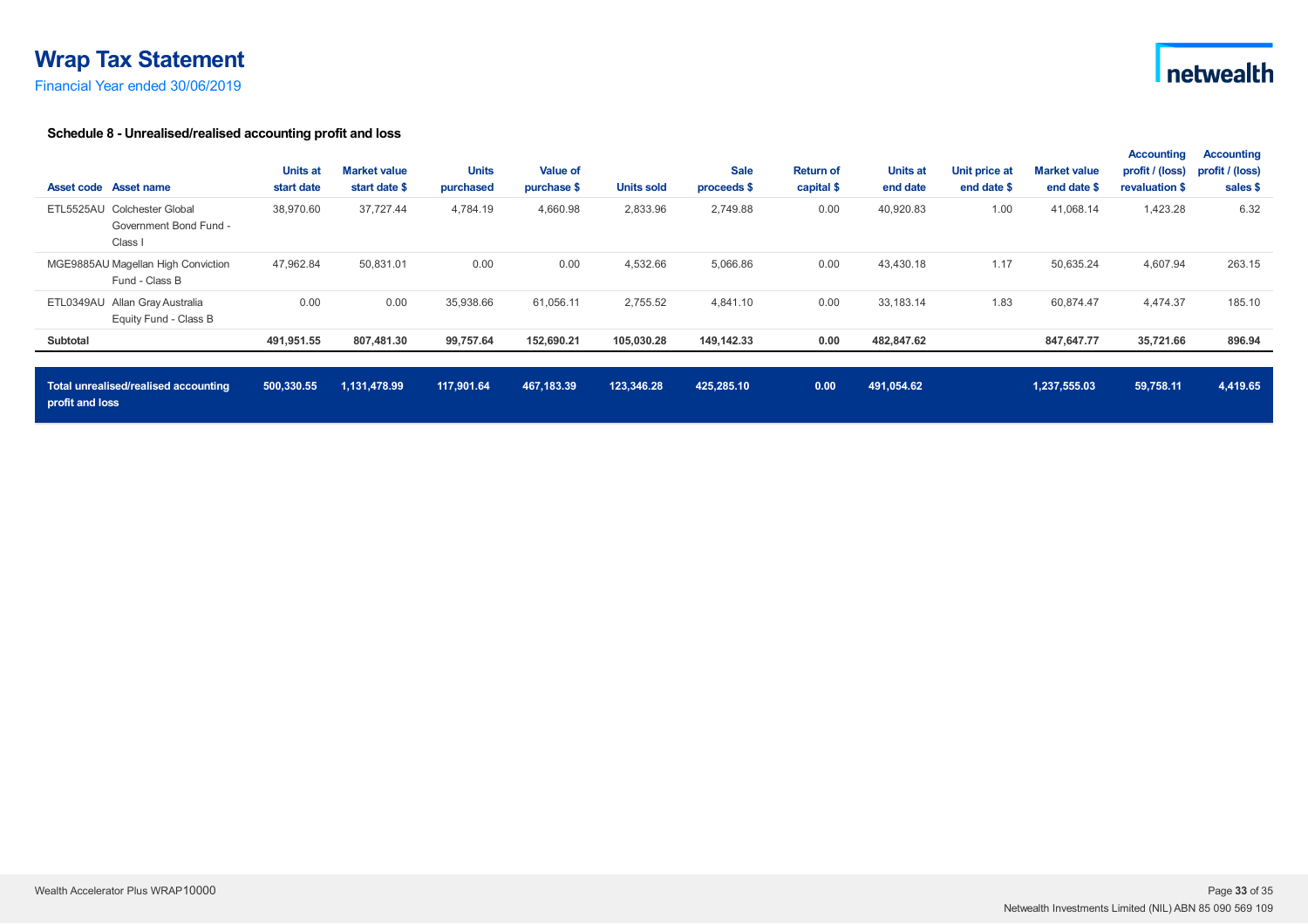Financial Year ended 30/06/2019

#### **Portfolio valuation as at 30 June 2019**

| <b>Asset code</b> | <b>Asset name</b>                                 | <b>Units</b>  | Price \$     | Value \$     |
|-------------------|---------------------------------------------------|---------------|--------------|--------------|
|                   | Netwealth Cash Account                            |               |              | 3,858.07     |
| <b>Asset</b>      |                                                   |               |              |              |
| ETL0349AU         | Allan Gray Australia Equity Fund - Class B        | 33, 183. 1425 | 1.834500     | 60,874.47    |
| GOOG.ND           | Alphabet Inc. Class C                             | 10.0000       | 1,539.757376 | 15,397.57    |
| AMP1179AU         | AMP Capital Core Infrastructure Fund - Class A    | 36,398.9920   | 1.405395     | 51,154.96    |
| NML0001AU         | AMP Capital Wholesale Australian Property Fund    | 37,693.4617   | 1.335840     | 50,352.43    |
| ARG               | Argo Investments Ltd                              | 100.0000      | 8.120000     | 812.00       |
|                   |                                                   |               |              |              |
| AUS0112AU         | AUI Healthcare Property Trust - Wholesale         | 40,602.3918   | 1.750300     | 71.066.37    |
| BFL0004AU         | Bennelong ex-20 Australian Equities Fund          | 25,410.7283   | 2.340400     | 59,471.27    |
| <b>ETL5525AU</b>  | Colchester Global Government Bond Fund - Class I  | 40,920.8290   | 1.003600     | 41,068.14    |
| <b>FID0008AU</b>  | <b>Fidelity Australian Equities Fund</b>          | 1,158.8543    | 35.856800    | 41,552.81    |
| <b>IML0002AU</b>  | <b>Investors Mutual Australian Share Fund</b>     | 21,383.1646   | 3.306300     | 70.699.16    |
| <b>PAT0002AU</b>  | Ironbark Karara Australian Small Companies Fund   | 15,854.8362   | 3.841500     | 60,906.35    |
| MGE9885AU         | Magellan High Conviction Fund - Class B           | 43,430.1773   | 1.165900     | 50,635.24    |
| MGE0002AU         | Magellan Infrastructure Fund                      | 29,095.1649   | 1.449800     | 42,182.17    |
| <b>MIA0001AU</b>  | <b>MFS Global Equity Trust</b>                    | 26,173.0487   | 2.348900     | 61,477.87    |
| NET0034AU         | netcash                                           | 19,402.0700   | 1.000000     | 19,402.07    |
| ETL0276AU         | Partners Group Global Value Fund (AUD) Wholesale  | 20,381.6300   | 2.264800     | 46,160.32    |
| PER0270AU         | Pengana Emerging Companies Fund                   | 22,768.6700   | 2.294200     | 52,235.88    |
| PER0260AU         | Perpetual W/S Diversified Income Fund             | 20,685.1749   | 0.965717     | 19,976.03    |
| ETL0015AU         | PIMCO Australian Bond Fund - Wholesale Class      | 48,305.2794   | 1.002628     | 48,432.23    |
| <b>PLUS</b>       | VanEck Vectors Australian Corporate Bond Plus ETF | 1,112.0000    | 18.480000    | 20,549.76    |
| <b>MVW</b>        | VanEck Vectors Australian Equal Weight ETF        | 1,995.0000    | 30.800000    | 61,446.00    |
| <b>MVA</b>        | VanEck Vectors Australian Property ETF            | 1,618.0000    | 25.520000    | 41,291.36    |
| VAS               | Vanguard Australian Shares Index ETF              | 734.0000      | 84.600000    | 62,096.40    |
| <b>VGAD</b>       | Vanguard MSCI Index Int Shares (Hedged) ETF       | 1,579.0000    | 68.820000    | 108,666.78   |
| <b>VGS</b>        | Vanguard MSCI Index International Shares ETF      | 1,059.0000    | 75.210000    | 79.647.39    |
| Subtotal          |                                                   |               |              | 1,237,555.03 |

| Income receivable |                                                |        |
|-------------------|------------------------------------------------|--------|
| AMP1179AU         | AMP Capital Core Infrastructure Fund - Class A | 452.98 |